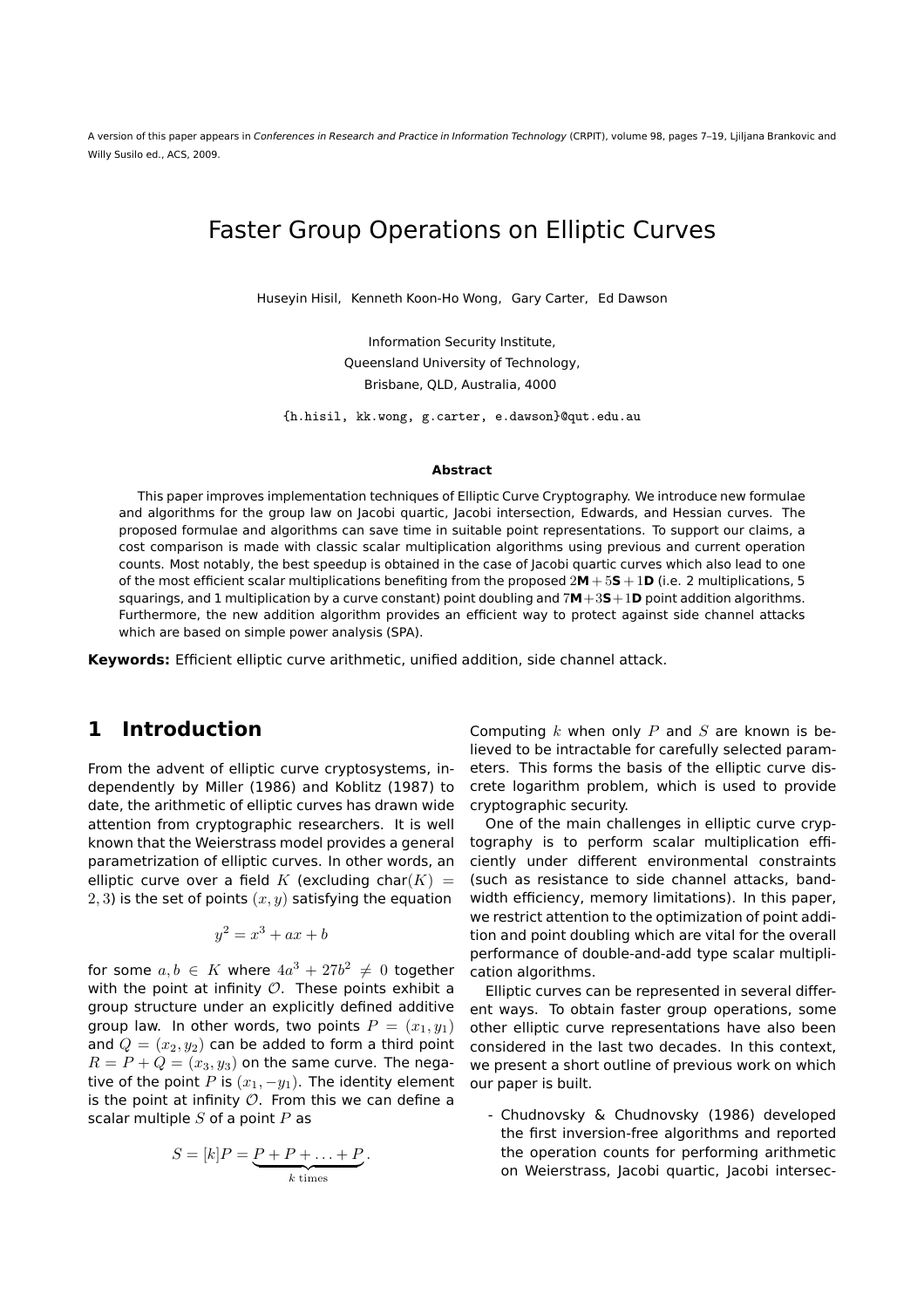tion, and Hessian curves.

- Cohen et al. (1998) provided efficient strategies for scalar multiplication on Weierstrass curves. Doche et al. (2006) introduced fast doubling and tripling algorithms on Weierstrass curves for two special families. The doubling algorithm in (Doche et al. 2006) was improved by Bernstein et al. (2007) for **S** < **M**.
- In chronological order, Joye & Quisquater (2001), Liardet & Smart (2001), Brier & Joye (2002), Billet & Joye (2003) showed ways of performing scalar multiplication with resistance to side channel attacks using Hessian, Jacobi intersection, Weierstrass and Jacobi quartic forms, respectively.
- Duquesne (2007) proposed a faster algorithm for computing point addition on Jacobi quartic curves based on the formulae in (Billet & Joye 2003) by using an alternative coordinate system. In (Bernstein & Lange 2007b) and (Bernstein & Lange 2007a) a better operation count for **S** < **M** was proposed. Some of the optimizations in this paper benefit from similar ideas.
- Bernstein & Lange (2007c) introduced Edwards curves for providing fast arithmetic and efficient countermeasures to side channel attacks. Later, Bernstein & Lange (2007d) proposed the inverted Edwards coordinates which improve timings for Edwards curves and provided the fastest unified addition of that time. Bernstein & Lange (2007b) have built a database of explicit formulae that are reported in the literature together with their own optimizations.

For security considerations, the selected curves should have a small cofactor, typically equal to or less than 4. It is possible to find cryptographically interesting curves which satisfy the security criterion and which can be parameterized by one of the curve models mentioned above. See (Liardet & Smart 2001), (Billet & Joye 2003), and (Bernstein & Lange 2007c) for sample curves.

In this work, we aim to speedup the group operations for these curves with a final aim of improving the best timings for various scalar multiplication algorithms. We extend the literature by introducing new addition and doubling formulae for various curve models. An extensive speed comparison is given in the appendix. From the comparison tables it can be observed that most of our optimizations achieve the removal of field multiplications and/or field squarings in comparison to the current literature. In addition, we provide **S**-**M** tradeoffs for the doubling operations.

In what follows we will frequently use the terms unified addition, readdition, and mixed addition. Unified addition means that addition formulae remain valid when two input points are same, see (Cohen et al. 2005, Section 29.1.2). Readdition means that a point addition has already taken place and some of the previously computed data is cached, see (Cohen et al. 1998) or (Bernstein & Lange 2007c, p.40). Mixed addition means that one of the addends is given in affine coordinates, see (Cohen et al. 1998).

The paper is organized as follows. We provide new formulae and better operation counts for various elliptic curve forms in Section 2. A naming of different systems are pointed in Section 3. The exceptional cases are considered in Section 4. We make comparisons of various systems and draw our conclusions in Section 5.

## **2 Improvements**

In the rest of this paper, we assume  $K$  is finite, is of large size, and  $char(K) \neq 2, 3$ . For any elliptic curve over  $K$  we restrict our attention to the K-rational points. Not all of these assumptions are always necessary. However, they make our investigation easier. We omit the operation counts for affine coordinates since known formulae for this representation require field inversions which are very costly in most implementations compared to field multiplications. We also omit the cost of additions, subtractions, and multiplication by very small constants (e.g. 2, 4, etc.). However, they can be properly counted from the provided algorithms if they are not negligible.

Some of the derivations in this section are aided by the use of (Monagan & Pearce 2006) simplification algorithms for rational expressions. We also use computer aid with Maple v. $11^1$  computer algebra system. We obtain curve definitions and affine versions of various formulae from (Bernstein & Lange 2007b). We borrow the notation **M**, **S**, and **D** from (Bernstein & Lange 2007c).

### **2.1 Jacobi quartic form**

The uses of these curves in cryptology are explained by Chudnovsky & Chudnovsky (1986) and Billet & Joye (2003). A Jacobi quartic form elliptic curve over K is defined by  $y^2 = x^4 + 2ax^2 + 1$  where  $a \in K$  with  $a^2\neq 1$ . Birational maps between Weierstrass and Jacobi quartic curves can be found in (Billet & Joye 2003), (Bernstein & Lange 2007b), and (Bernstein & Lange 2007a).

Our main focus in this work is the group law. Therefore we are interested in explicit formulae which add

<sup>1</sup>http://www.maplesoft.com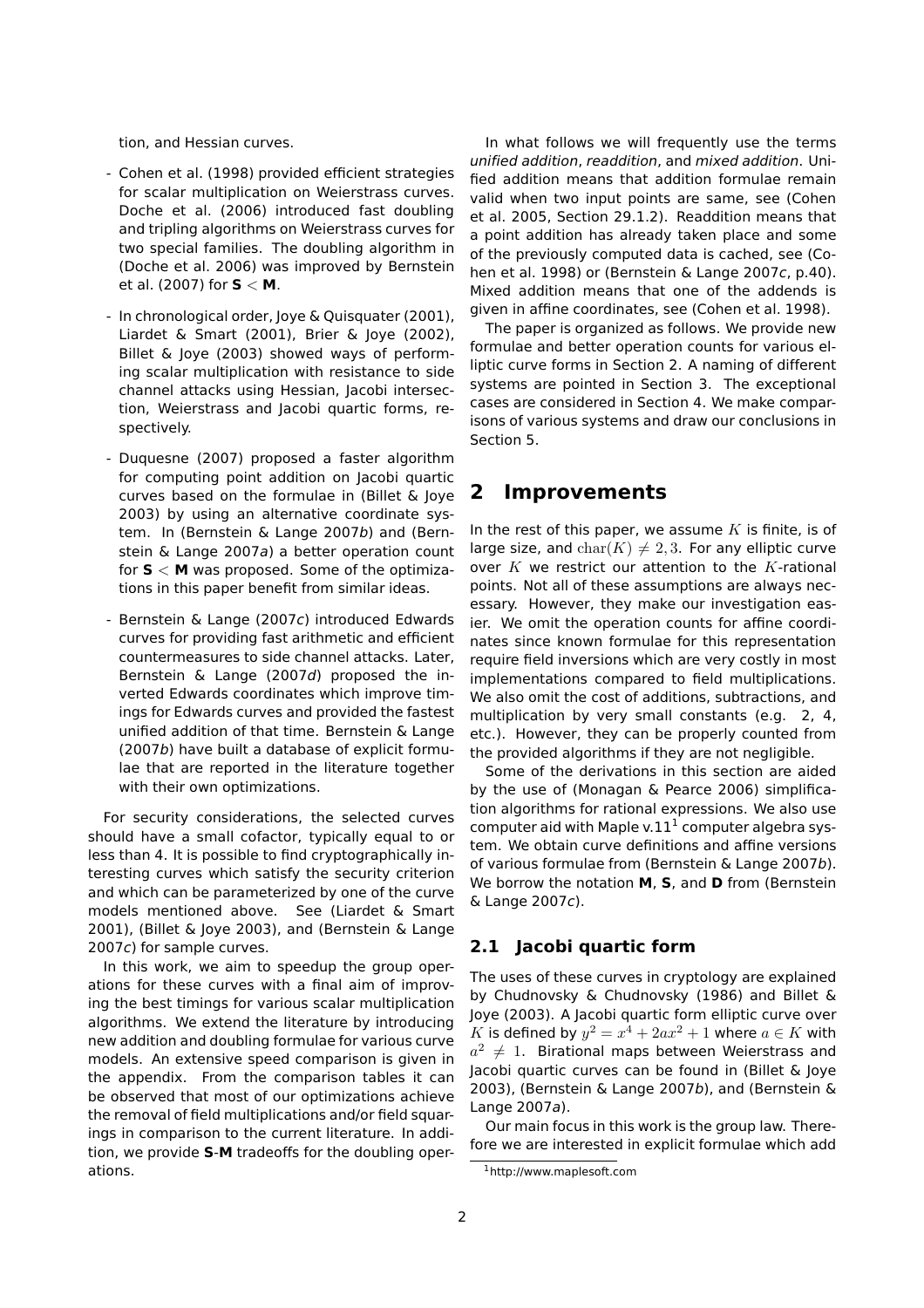two points. We use the common notation

$$
(x_3, y_3) = (x_1, y_1) + (x_2, y_2)
$$

which is used in many textbooks. Here  $(x_1, y_1)$  and  $(x_2, y_2)$  are the addends and  $(x_3, y_3)$  is the sum.

The explicit formulae for the group law on Jacobi quartic form elliptic curves date back to (Jacobi 1829). Even earlier, a formula for computing  $x_3$  (see below in (1)) appears in one of Euler's works from the  $18^{th}$  century, (Euler 1761). A formula for computing  $y_3$  can be found in (McKean & Moll 1927, p.111). We will proceed with working on the affine version of the unified addition formulae in (Billet & Joye 2003) given by

$$
(x_3, y_3) = (x_1, y_1) + (x_2, y_2)
$$

where

$$
x_3 = \frac{x_1y_2 + y_1x_2}{1 - x_1^2x_2^2},
$$
  
\n
$$
y_3 = \frac{(y_1y_2 + 2ax_1x_2)(x_1^2x_2^2 + 1) + 2x_1x_2(x_1^2 + x_2^2)}{(1 - x_1^2x_2^2)^2}.
$$
\n(1)

The identity element is the point  $(0, 1)$ . The negative of a point  $(x, y)$  is  $(-x, y)$ . In this section, we will update the numerator of  $y_3$ . If the numerator is designated  $t$  then we have

$$
t = (y_1y_2 + 2ax_1x_2)(x_1^2x_2^2 + 1) + 2x_1x_2(x_1^2 + x_2^2)
$$
  
= 
$$
(y_1y_2 + 2ax_1x_2)(x_1^2x_2^2 + 1) + 2x_1x_2(x_1^2 + x_2^2) + x_1^2y_2^2 + 2x_1y_1x_2y_2 + y_1^2x_2^2 - (x_1y_2 + y_1x_2)^2.
$$

Using the curve equation  $y^2 = x^4 + 2ax^2 + 1$ , we replace  $y_1^2$  with  $x_1^4 + 2ax_1^2 + 1$  and  $y_2^2$  with  $x_2^4 + 2ax_2^2 + 1$ . This yields

$$
t = (y_1y_2 + 2ax_1x_2)(x_1^2x_2^2 + 1) + 2x_1x_2(x_1^2 + x_2^2) +
$$
  
\n
$$
x_1^2(x_2^4 + 2ax_2^2 + 1) + 2x_1y_1x_2y_2 +
$$
  
\n
$$
x_2^2(x_1^4 + 2ax_1^2 + 1) - (x_1y_2 + y_1x_2)^2.
$$

We obtain the new formula for  $y_3$  by organizing the terms. The new unified addition formulae are given by

$$
(x_3, y_3) = (x_1, y_1) + (x_2, y_2)
$$

where

$$
x_3 = \frac{x_1y_2 + y_1x_2}{1 - x_1^2x_2^2},
$$
  
\n
$$
y_3 = \left(\frac{x_1x_2 + 1}{1 - x_1^2x_2^2}\right)^2 \left((x_1^2 + 1)(x_2^2 + 1) + y_1y_2 + (2a - 2)x_1x_2\right) - x_3^2 - 1.
$$
\n
$$
(2)
$$

A projective weighted coordinate systems is used in (Chudnovsky & Chudnovsky 1986) and in (Billet & Joye 2003) for the elimination of field inversions. In this system, each point is represented by the triplet  $(X:Y:Z)$  which satisfies the equation  $\overline{Y^2} =$  $X^4\!+\!2a\overset{.}{X}{}^2Z^2\!+\!\overset{.}{Z}{}^4$  and corresponds to the affine point

 $(X/Z, Y/Z^2)$  with  $Z \neq 0$ . The identity element is represented by  $(0:1:1)$ . The negative of  $(X:Y:Z)$  is  $(-X:Y:Z)$ . The new point addition (2) in projective weighted coordinates then becomes

$$
(X_3:Y_3:Z_3)=(X_1:Y_1:Z_1)+(X_2:Y_2:Z_2)
$$

where

$$
X_3 = X_1 Z_1 Y_2 + Y_1 X_2 Z_2,
$$
  
\n
$$
Z_3 = Z_1^2 Z_2^2 - X_1^2 X_2^2,
$$
  
\n
$$
Y_3 = (X_1 X_2 + Z_1 Z_2)^2 ((X_1^2 + Z_1^2)(X_2^2 + Z_2^2) + Y_1 Y_2 + (2a - 2)X_1 Z_1 X_2 Z_2) - X_3^2 - Z_3^2.
$$
  
\n(3)

Rather than using the projective weighted coordinates, we use a redundant representation of points for efficiency purposes. This representation is based on the work of Duquesne (2007) which is extended in (Bernstein & Lange 2007a).

We represent a point with  $Z \neq 0$  with the sextuplet  $(X:Y:Z:X^2:Z^2:XZ)$  and incorporate this representation with the new point addition formulae (3). Now,  $(X_1: Y_1: Z_1: U_1: V_1: W_1)$  and  $(X_2: Y_2: Z_2: U_2: V_2: W_2)$  with  $U_1 = X_1^2$ ,  $V_1 = Z_1^2$ ,  $W_1 =$  $X_1Z_1$ ,  $U_2=X_2^2$ ,  $V_2=Z_2^2$ ,  $W_2=X_2Z_2$  can be added with the algorithm

$$
A \leftarrow U_1U_2, \quad B \leftarrow V_1V_2, \quad C \leftarrow W_1W_2, \quad D \leftarrow Y_1Y_2,
$$
  
\n
$$
X_3 \leftarrow (W_1 + Y_1)(W_2 + Y_2) - C - D, \quad Z_3 \leftarrow B - A,
$$
  
\n
$$
U_3 \leftarrow X_3^2, \quad V_3 \leftarrow Z_3^2, \quad F \leftarrow A + B + 2C,
$$
  
\n
$$
G \leftarrow (U_1 + V_1)(U_2 + V_2) + kC + D, \quad H \leftarrow U_3 + V_3,
$$
  
\n
$$
Y_3 \leftarrow FG - H, \quad W_3 \leftarrow ((X_3 + Z_3)^2 - H)/2
$$

where  $k = 2(a - 1)$ . The new unified addition costs  $7M + 3S + 1D$  in the modified coordinates. Assuming that  $(X_2: Y_2: Z_2: U_2: V_2: W_2)$  is cached, a readdition costs  $7M + 3S + 1D$ . A  $6M + 3S + 1D$  mixed addition can be derived by setting  $Z_2 = 1$ . We use the name "modified Jacobi quartic v.2b" to refer to this coordinate system. Modified Jacobi quartic v.2b uses the new addition formulae and a  $3M + 4S$  doubling algorithm proposed by Hisil et al. (2007).

To evaluate the new addition formulae, a similar algorithm for a less redundant version of modified Jacobi quartic v.2b which represents points with the quintuplet  $(X:Y:Z:U:V)$ , is also very efficient in practice. This point representation is proposed in (Hisil et al. 2007). In this system the new unified addition costs  $7M + 4S + 1D$  (by computing  $W_1 = ((X_1 +$  $(Z_1)^2 - U_1 - V_1)/2$  and  $W_2 = ((X_2 + Z_2)^2 - U_2 - V_2)/2$ on the fly, and not computing  $W_3$ ). Following this and assuming that  $(X_2: Y_2: Z_2: U_2: V_2)$  is cached, the readdition costs  $7M + 3S + 1D$  with the extra caching of  $W_2$ . A  $6M + 3S + 1D$  mixed addition can then be derived by setting  $Z_2 = 1$ . We use the name "modified Jacobi quartic v.2a" to refer to this system. This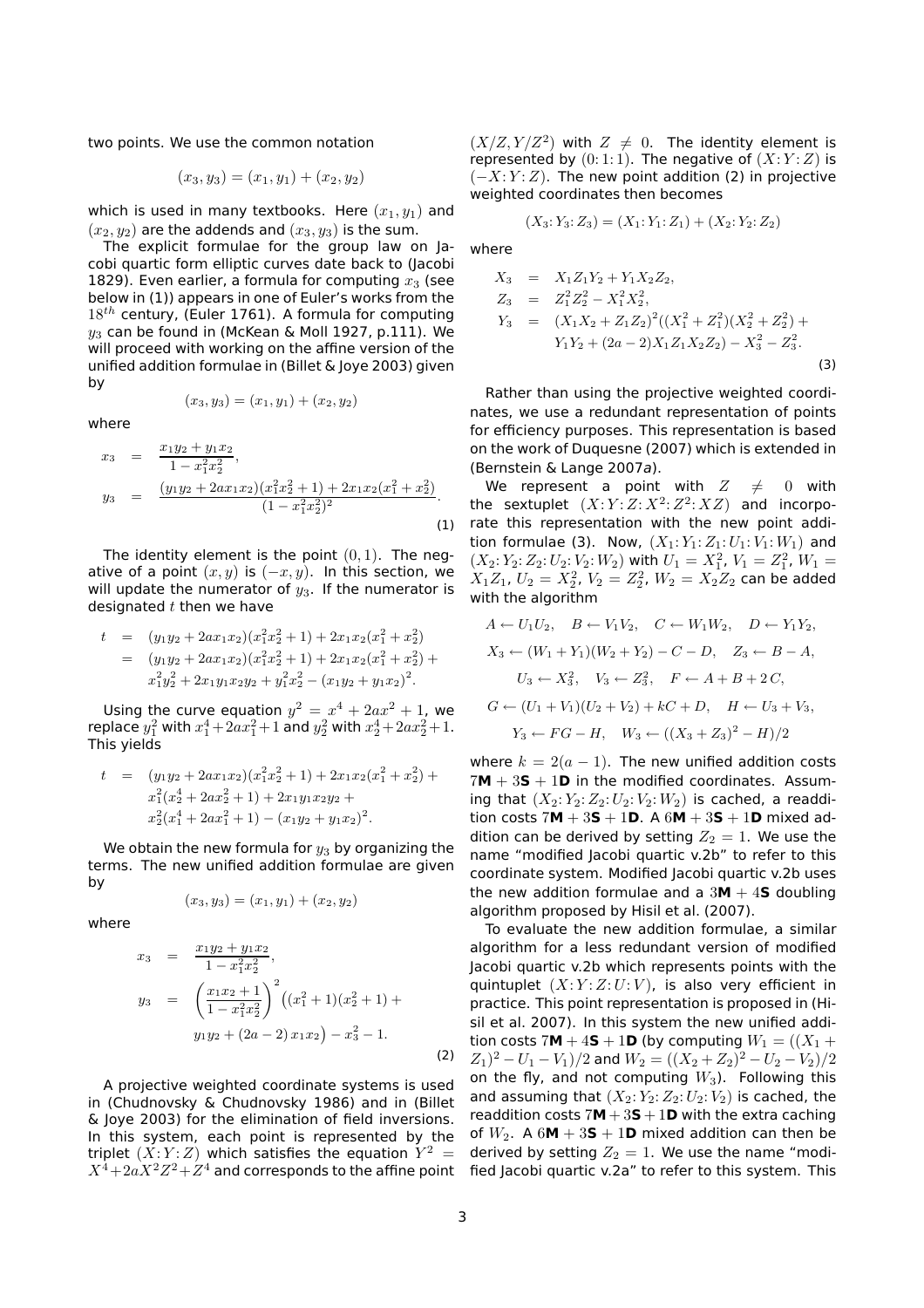system also uses  $3M + 4S$  doubling algorithm in (Hisil et al. 2007). A comparison of our results with the literature is given as follows.

| Jacobi quartic                         | Addition        |
|----------------------------------------|-----------------|
| (Billet & Joye 2003), $(\epsilon = 1)$ | $10M + 3S + 1D$ |
| (Duquesne 2007), $(\epsilon = 1)$      | $9M+2S+1D$      |
| (Bernstein & Lange 2007b)              | $8M + 3S + 1D$  |
| This work (modified v.2a)              | $7M + 4S + 1D$  |
| This work (modified v.2b)              | $7M + 3S + 1D$  |

It is convenient here to note that the  $3M + 4S$  doubling algorithm in (Hisil et al. 2007) can be easily derived from the new affine addition formulae (2) as follows. We symbolically input the same points to the new addition formulae and obtain

$$
(x_3, y_3) = [2](x_1, y_1)
$$

where

$$
x_3 = \frac{2x_1y_1}{1 - x_1^4},
$$
  
\n
$$
y_3 = \left(\frac{x_1^2 + 1}{1 - x_1^4}\right)^2 (x_1^4 + 2ax_1^2 + 1 + y_1^2) - x_3^2 - 1.
$$
  
\n(4)

We then replace  $x_1^4 + 2ax_1^2 + 1$  with  $y_1^2$  using the curve equation. This yields

$$
(x_3, y_3) = [2](x_1, y_1)
$$

where

$$
x_3 = \frac{2x_1y_1}{1 - x_1^4}
$$
  
\n
$$
y_3 = 2\left(\frac{y_1(x_1^2 + 1)}{1 - x_1^4}\right)^2 - x_3^2 - 1
$$
  
\n(5)

The point doubling formulae (5) in projective weighted coordinates are given by

$$
(X_3:Y_3:Z_3) = [2](X_1:Y_1:Z_1)
$$

where

$$
X_3 = 2X_1Y_1Z_1,
$$
  
\n
$$
Z_3 = Z_1^4 - X_1^4,
$$
  
\n
$$
Y_3 = 2(Y_1(X_1^2 + Z_1^2))^2 - X_3^2 - Z_3^2.
$$
  
\n(6)

These formulae are advantageous when used with both versions of the modified coordinates. The point doubling algorithm for (6) is given by

$$
A \leftarrow U_1 + V_1, \quad X_3 \leftarrow 2Y_1W_1, \quad Z_3 \leftarrow A(V_1 - U_1),
$$
  
\n
$$
U_3 \leftarrow X_3^2, \quad V_3 \leftarrow Z_3^2, \quad B \leftarrow U_3 + V_3,
$$
  
\n
$$
W_3 \leftarrow ((X_3 + Z_3)^2 - B)/2, \quad Y_3 \leftarrow 2(Y_1A)^2 - B.
$$

Doubling costs 3**M**+4**S** in both versions of the modified coordinates. See the works (Hisil et al. 2007) and (Bernstein & Lange 2007b).

Building on similar ideas, it is possible to derive the following doubling formulae

$$
(x_3, y_3) = [2](x_1, y_1)
$$

where

$$
x_3 = \frac{2x_1y_1}{1 - x_1^4},
$$
  
\n
$$
y_3 = 2\left(\frac{y_1^2}{1 - x_1^4}\right)^2 - ax_3^2 - 1.
$$
  
\n(7)

The new doubling formulae in projective weighted coordinates are given by

$$
(X_3: Y_3: Z_3) = [2](X_1: Y_1: Z_1)
$$

where

$$
X_3 = 2X_1Y_1Z_1,
$$
  
\n
$$
Z_3 = Z_1^4 - X_1^4,
$$
  
\n
$$
Y_3 = 2Y_1^4 - aX_3^2 - Z_3^2.
$$
  
\n(8)

These formulae are again advantageous when used with both versions of the modified coordinates. We reproduce both versions of the modified coordinates with the names "modified Jacobi quartic v.3a" and "modified Jacobi quartic v3.b" to emphasize the use of the new doubling formulae together with the new addition formulae (3). A point  $(X_1: Y_1: Z_1: U_1: V_1: W_1)$  can be doubled with the algorithm

$$
X_3 \leftarrow 2Y_1W_1, \quad Z_3 \leftarrow (V_1 - U_1)(V_1 + U_1), \quad U_3 \leftarrow X_3^2,
$$
  

$$
V_3 \leftarrow Z_3^2, \quad W_3 \leftarrow ((X_3 + Z_3)^2 - U_3 - V_3)/2,
$$
  

$$
Y_3 \leftarrow 2Y_1^4 - aU_3 - V_3.
$$

Doubling costs 2**M**+5**S**+1**D** in both versions of the modified coordinates. A comparison of our results with the literature is given as follows. The operation counts from the first three entries are from (Bernstein & Lange 2007b).

| Jacobi quartic                     | Doubling       |
|------------------------------------|----------------|
| Bernstein/Lange "db1-2007-b1"      | $1M+9S+1D$     |
| Hisil/Carter/Dawson "db1-2007-hcd" | $2M + 6S + 2D$ |
| Feng/Wu "db1-2007-fw-4"            | $85 + 3D$      |
| (Hisil et al. 2007)                | $3M+4S$        |
| This work                          | $2M+5S+1D$     |

For further comparison, see modified Jacobi quartic v.2a, modified Jacobi quartic v2.b, modified Jacobi quartic v.3a, and modified Jacobi quartic v3.b in the appendix.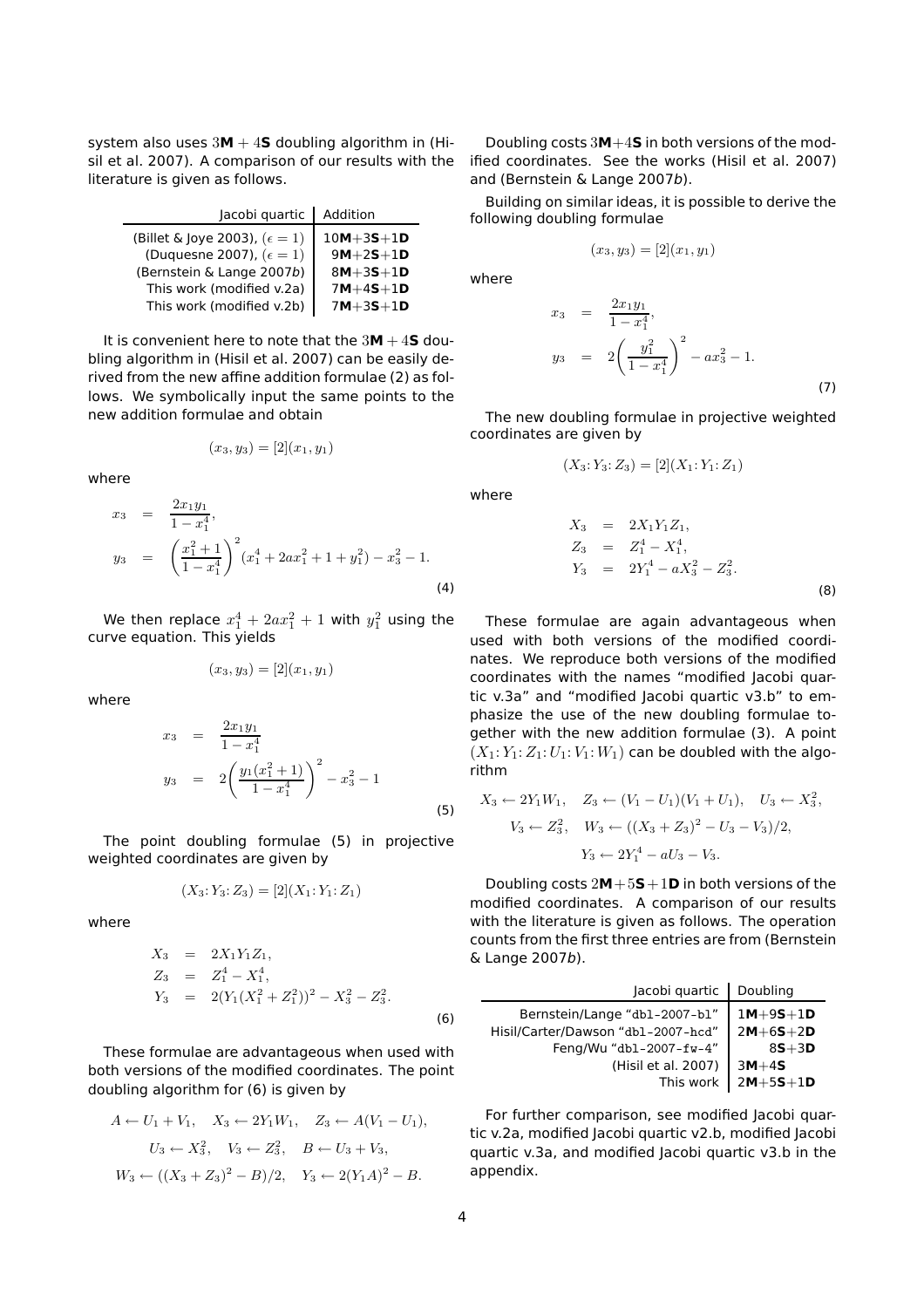#### **2.2 Jacobi intersection form**

The uses of these curves in cryptology are explained by Chudnovsky & Chudnovsky (1986) and Liardet & Smart (2001). The explicit formulae for the group law date back to (Jacobi 1829). A Jacobi intersection form elliptic curve over  $K$  is defined by

$$
\begin{cases}\ns^2 + c^2 = 1 \\
as^2 + d^2 = 1\n\end{cases}
$$

where  $a \in K$  with  $a(1-a) \neq 0$ . Birational maps between Weierstrass and Jacobi intersection curves can be found in (Liardet & Smart 2001), (Bernstein & Lange 2007b), and (Bernstein & Lange 2007a). Following the notation of (Chudnovsky & Chudnovsky 1986), the affine version of the unified addition formulae are given by

$$
(s_3, c_3, d_3) = (s_1, c_1, d_1) + (s_2, c_2, d_2)
$$

where

$$
s_3 = \frac{s_1c_2d_2 + c_1d_1s_2}{c_2^2 + d_1^2s_2^2},
$$
  
\n
$$
c_3 = \frac{c_1c_2 - s_1d_1s_2d_2}{c_2^2 + d_1^2s_2^2},
$$
  
\n
$$
d_3 = \frac{d_1d_2 - as_1c_1s_2c_2}{c_2^2 + d_1^2s_2^2}.
$$

The identity element is the point  $(0, 1, 1)$ . The negative of a point  $(s, c, d)$  is  $(-s, c, d)$ . Chudnovsky & Chudnovsky (1986) use projective homogenous coordinates to eliminate field inversions. In this system, each point is represented by the quadruplet  $(S: C: D:T)$  which satisfies the equations  $S^2 + C^2 =$  $\hat{T}^2$  and  $a \vec{S^2} + D^2 \, = \, T^2$  simultaneously and corresponds to the affine point  $(S/T, C/T, D/T)$  with  $T \neq$ 0. The identity element is represented by  $(0:1:1:1)$ . The negative of  $(S: C: D:T)$  is  $(-S: C: D:T)$ . The point addition (9) in projective homogenous coordinates is given by

$$
(S_3: C_3: D_3: T_3) = (S_1: C_1: D_1: T_1) + (S_2: C_2: D_2: T_2)
$$

where

$$
S_3 = S_1T_1C_2D_2 + C_1D_1S_2T_2,
$$
  
\n
$$
C_3 = C_1T_1C_2T_2 - S_1D_1S_2D_2,
$$
  
\n
$$
D_3 = D_1T_1D_2T_2 - aS_1C_1S_2C_2,
$$
  
\n
$$
T_3 = D_1^2S_2^2 + T_1^2C_2^2.
$$
\n(10)

To eliminate several field multiplications, we modify the homogenous projective coordinates where each point is represented by the sextuplet,  $(S: C: D: T: SC: DT)$ . The points represented by  $(S_1:C_1: D_1: T_1: U_1: V_1)$  and  $(S_2: C_2: D_2: T_2: U_2: V_2)$  with  $U_1 = S_1C_1$ ,  $V_1 = D_1T_1$ ,  $U_2 = S_2C_2$ ,  $V_2 = D_2T_2$  can be added with the algorithm

$$
E \leftarrow S_1 D_2, \quad F \leftarrow C_1 T_2, \quad G \leftarrow D_1 S_2, \quad H \leftarrow T_1 C_2,
$$
  
\n
$$
J \leftarrow U_1 V_2, \quad K \leftarrow V_1 U_2,
$$
  
\n
$$
S_3 \leftarrow (H + F)(E + G) - J - K,
$$
  
\n
$$
C_3 \leftarrow (H + E)(F - G) - J + K,
$$
  
\n
$$
D_3 \leftarrow (V_1 - aU_1)(U_2 + V_2) + aJ - K,
$$
  
\n
$$
T_3 \leftarrow (H + G)^2 - 2K, \quad U_3 \leftarrow S_3 C_3, \quad V_3 \leftarrow D_3 T_3.
$$

The unified point addition costs  $11M + 1S +$ 2**D** in the modified coordinates. Assuming that  $(S_2: C_2: D_2: T_2: U_2: V_2)$  is cached, the readdition costs  $11M + 15 + 2D$ . A  $10M + 15 + 2D$  mixed addition is easily derived by setting  $T_2 = 1$ . We use the name "modified Jacobi intersection" to refer to this system.

A similar algorithm can be used for projective homogenous coordinates. The unified addition costs  $13M + 15 + 2D$  computing  $U_1 = S_1C_1$ ,  $V_1 = D_1T_1$ ,  $U_2 = S_2C_2$ ,  $V_2 = D_2T_2$  on the fly, and not computing  $U_3$  and  $V_3$ . Following this and assuming that  $(S_2: C_2: D_2: T_2)$  is cached, the readdition costs  $11M + 1S + 2D$  with the extra caching of  $U_2$  and  $V_2$ . A  $10M + 1S + 2D$  mixed addition is then derived by setting  $T_2 = 1$ . We use the name "Jacobi intersection v.2" to refer to this system which uses the new addition algorithm. A comparison of our results with the literature is given as follows.

| Jacobi intersection            | Addition        |
|--------------------------------|-----------------|
| (Chudnovsky & Chudnovsky 1986) | $14M + 25 + 1D$ |
| (Liardet & Smart 2001)         | $13M + 25 + 1D$ |
| This work (projective)         | $13M + 15 + 2D$ |
| This work (modified)           | $11M + 15 + 2D$ |

Efficient doubling formulae for the modified Jacobi intersection coordinates can be derived starting from the unified addition formulae (10). We symbolically input the same points into the original addition formulae and obtain

$$
(s_3, c_3, d_3) = [2](s_1, c_1, d_1)
$$

where

(9)

$$
s_3 = \frac{2s_1c_1d_1}{c_1^2 + s_1^2d_1^2},
$$
  
\n
$$
c_3 = \frac{c_1^2 - s_1^2d_1^2}{c_1^2 + s_1^2d_1^2},
$$
  
\n
$$
d_3 = \frac{d_1^2 - as_1^2c_1^2}{c_1^2 + s_1^2d_1^2}.
$$
  
\n(11)

Using the defining equations,  $s^2 + c^2 = 1$  and  $as^2 +$  $d^2=1$ , we replace  $c_1^2$  with  $c_1^2 (as_1^2 + d_1^2)$  (only for the denominators) and  $s_1^2 d_1^2$  with  $(1-c_1^2)d_1^2$ . This yields

$$
s_3 = (2s_1c_1d_1)/(c_1^2(as_1^2 + d_1^2) + (1 - c_1^2)d_1^2),
$$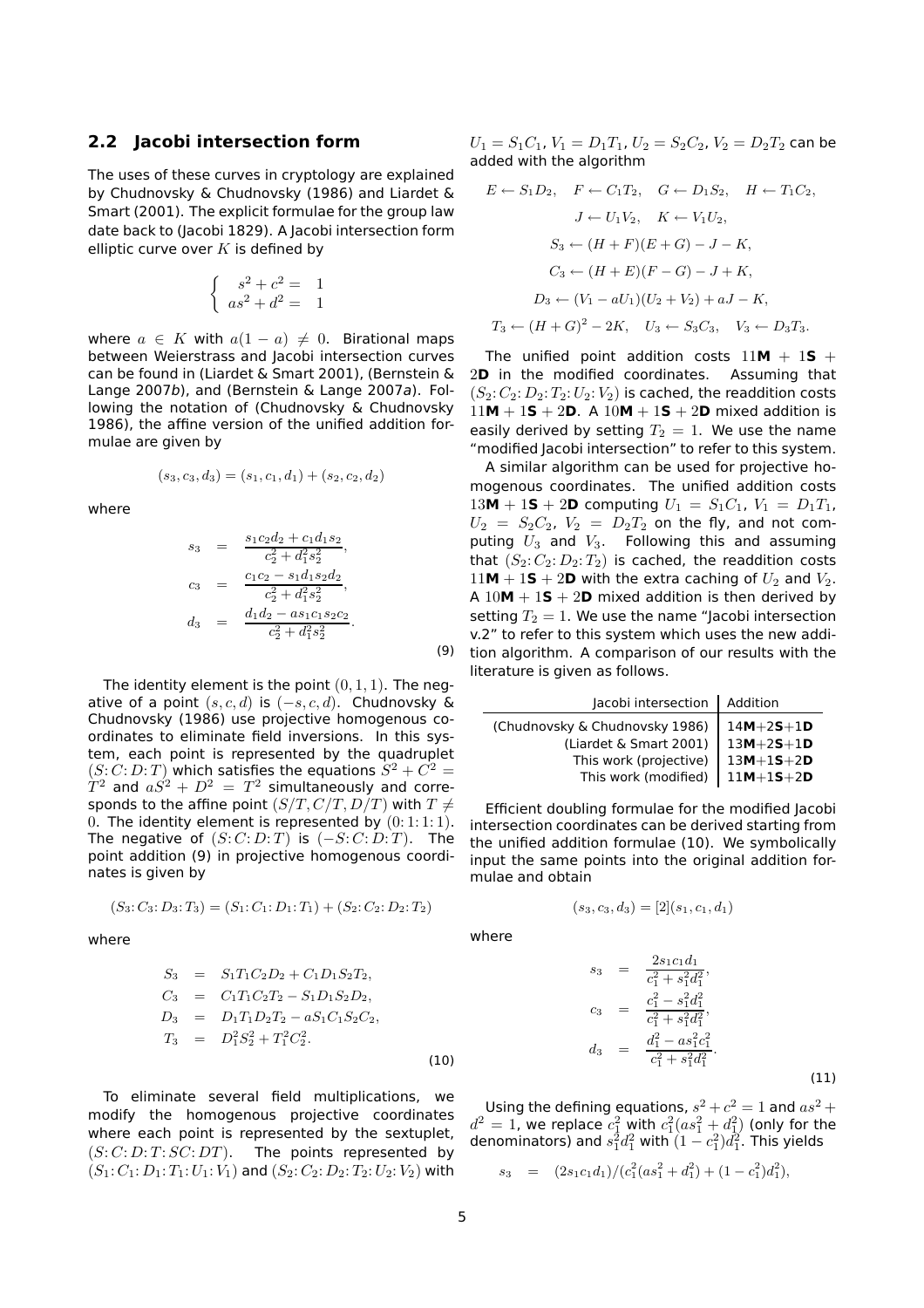$$
c_3 = (c_1^2(a s_1^2 + d_1^2) - (1 - c_1^2)d_1^2)/
$$
  
\n
$$
(c_1^2(a s_1^2 + d_1^2) + (1 - c_1^2)d_1^2),
$$
  
\n
$$
d_3 = (d_1^2 - a s_1^2 c_1^2)/(c_1^2(a s_1^2 + d_1^2) + (1 - c_1^2)d_1^2).
$$

These substitutions give an intermediate formula for  $c_3$  where

$$
s_3 = (2s_1c_1d_1)/(d_1^2 + as_1^2c_1^2),
$$
  
\n
$$
c_3 = (as_1^2c_1^2 + 2c_1^2d_1^2 - d_1^2)/(d_1^2 + as_1^2c_1^2),
$$
  
\n
$$
d_3 = (d_1^2 - as_1^2c_1^2)/(d_1^2 + as_1^2c_1^2).
$$

Finally, we replace  $2c_1^2d_1^2$  with  $2c_1^2(s_1^2 + c_1^2 - as_1^2)$  in  $c_3$ .

$$
s_3 = (2s_1c_1d_1)/(as_1^2c_1^2 + d_1^2),
$$
  
\n
$$
c_3 = (as_1^2c_1^2 + 2c_1^2(s_1^2 + c_1^2 - as_1^2) - d_1^2)/(as_1^2c_1^2 + d_1^2),
$$
  
\n
$$
d_3 = (d_1^2 - as_1^2c_1^2)/(as_1^2c_1^2 + d_1^2).
$$

The new following doubling formulae are given by

$$
(s_3, c_3, d_3) = [2](s_1, c_1, d_1)
$$

where

$$
s_3 = \frac{2s_1c_1d_1}{d_1^2 + as_1^2c_1^2},
$$
  
\n
$$
c_3 = \frac{-d_1^2 - as_1^2c_1^2 + 2(s_1^2c_1^2 + c_1^4)}{d_1^2 + as_1^2c_1^2},
$$
  
\n
$$
d_3 = \frac{d_1^2 - as_1^2c_1^2}{d_1^2 + as_1^2c_1^2}.
$$
  
\n(12)

The new doubling formulae (12) in projective homogenous coordinates are given by

$$
(S_3: C_3: D_3: T_3) = [2](S_1: C_1: D_1: T_1)
$$

where

$$
S_3 = 2S_1C_1D_1T_1,
$$
  
\n
$$
C_3 = -D_1^2T_1^2 - aS_1^2C_1^2 + 2(S_1^2C_1^2 + C_1^4),
$$
  
\n
$$
D_3 = D_1^2T_1^2 - aS_1^2C_1^2,
$$
  
\n
$$
T_3 = D_1^2T_1^2 + aS_1^2C_1^2.
$$
\n(13)

Now,  $(S_1: C_1: D_1: T_1: U_1: V_1)$  can be doubled with the algorithm

$$
E \leftarrow V_1^2, \quad F \leftarrow U_1^2, \quad G \leftarrow aF, \quad T_3 \leftarrow E + G,
$$
  

$$
D_3 \leftarrow E - G, \quad C_3 \leftarrow 2(F + C_1^4) - T_3,
$$
  

$$
S_3 \leftarrow (U_1 + V_1)^2 - E - F, \quad U_3 \leftarrow S_3 C_3, \quad V_3 \leftarrow D_3 T_3.
$$

It is easy to see that point doubling costs  $2M +$ **S**+1**D** both on projective homogenous and modified projective homogenous coordinates. A comparison of our results with the literature is given as follows.

| Jacobi intersection   Doubling      |                            |
|-------------------------------------|----------------------------|
| (Liardet & Smart 2001) $4M+3S$      |                            |
| (Bernstein & Lange 2007b) $ 3M+4S $ |                            |
|                                     | This work $\vert 2M+5S+1D$ |

#### **2.3 Edwards form**

The uses of these curves in cryptology are explained by Bernstein & Lange (2007c), Bernstein et al. (2007), and Bernstein & Lange (2007d). An Edwards form elliptic curve over  $K$  is defined by  $x^2\,\!+\!\!$  $y^2 = c^2(1+dx^2y^2)$  where  $c, d \in K$  with  $cd(1-c^4d) \neq 0$ . Birational maps between Weierstrass and Edwards curves are given by (Bernstein & Lange 2007c). The affine unified addition formulae are given by

$$
(x_3, y_3) = (x_1, y_1) + (x_2, y_2)
$$

$$
f_{\rm{max}}
$$

where

$$
x_3 = \frac{x_1y_2 + y_1x_2}{c(1 + dx_1y_1x_2y_2)},
$$
  
\n
$$
y_3 = \frac{y_1y_2 - x_1x_2}{c(1 - dx_1y_1x_2y_2)}.
$$
  
\n(14)

The identity element is the point  $(0, c)$ . The negative of a point  $(x, y)$  is  $(-x, y)$ . We first describe how new addition formulae for Edwards curves can be derived from the original addition formulae in (Bernstein & Lange 2007c). Consider the relations  $x_1^2 + y_1^2 - c^2(1 + dx_1^2y_1^2) = 0, \ x_2^2 + y_2^2 - c^2(1 + dx_2^2y_2^2) = 0$ obtained from the curve equation. From this, we can express c and d in terms of  $x_1, x_2, y_1, y_2$  as follows.

$$
\begin{array}{rcl} c^2&=&\frac{x_1^2x_2^2y_1^2-x_1^2x_2^2y_2^2+x_1^2y_1^2y_2^2-x_2^2y_1^2y_2^2}{x_1^2y_1^2-x_2^2y_2^2},\\ d&=&\frac{x_1^2-x_2^2+y_1^2-y_2^2}{x_1^2x_2^2y_1^2-x_1^2x_2^2y_2^2+x_1^2y_1^2y_2^2-x_2^2y_1^2y_2^2}. \end{array}
$$

Substitutions can be made in the original addition formulae to obtain

$$
x_3 = (x_1y_2 + y_1x_2)/((1/c)(x_1^2x_2^2y_1^2 - x_1^2x_2^2y_2^2 + x_1^2y_1^2y_2^2 - x_2^2y_1^2y_2^2)/((x_1^2y_1^2 - x_2^2y_2^2)(1 + (x_1^2 - x_2^2 + y_1^2 - y_2^2)/((x_1^2x_2^2y_1^2 - x_1^2x_2^2y_2^2 + x_1^2y_1^2y_2^2 - x_2^2y_1^2y_2^2)x_1y_1x_2y_2)),
$$

$$
y_3 = (y_1y_2 - x_1x_2)/((1/c)(x_1^2x_2^2y_1^2 - x_1^2x_2^2y_2^2 + x_1^2y_1^2y_2^2 - x_2^2y_1^2y_2^2)/((x_1^2y_1^2 - x_2^2y_2^2)(1 - (x_1^2 - x_2^2 + y_1^2 - y_2^2)/((x_1^2x_2^2y_1^2 - x_1^2x_2^2y_2^2 + x_1^2y_1^2y_2^2 - x_2^2y_1^2y_2^2)x_1y_1x_2y_2)).
$$

After straightforward simplifications, the new addition formulae are given by

$$
(x_3, y_3) = (x_1, y_1) + (x_2, y_2)
$$

where

$$
x_3 = \frac{c(x_1y_1 + x_2y_2)}{x_1x_2 + y_1y_2},
$$
  
\n
$$
y_3 = \frac{c(x_1y_1 - x_2y_2)}{x_1y_2 - y_1x_2}.
$$
\n(15)

Note, the formula for computing  $y_3$  is not defined for  $(x_1, y_1) = (x_2, y_2)$  and hence this addition is not unified. For this reason, we call the new formulae dedicated addition for Edwards curves. These new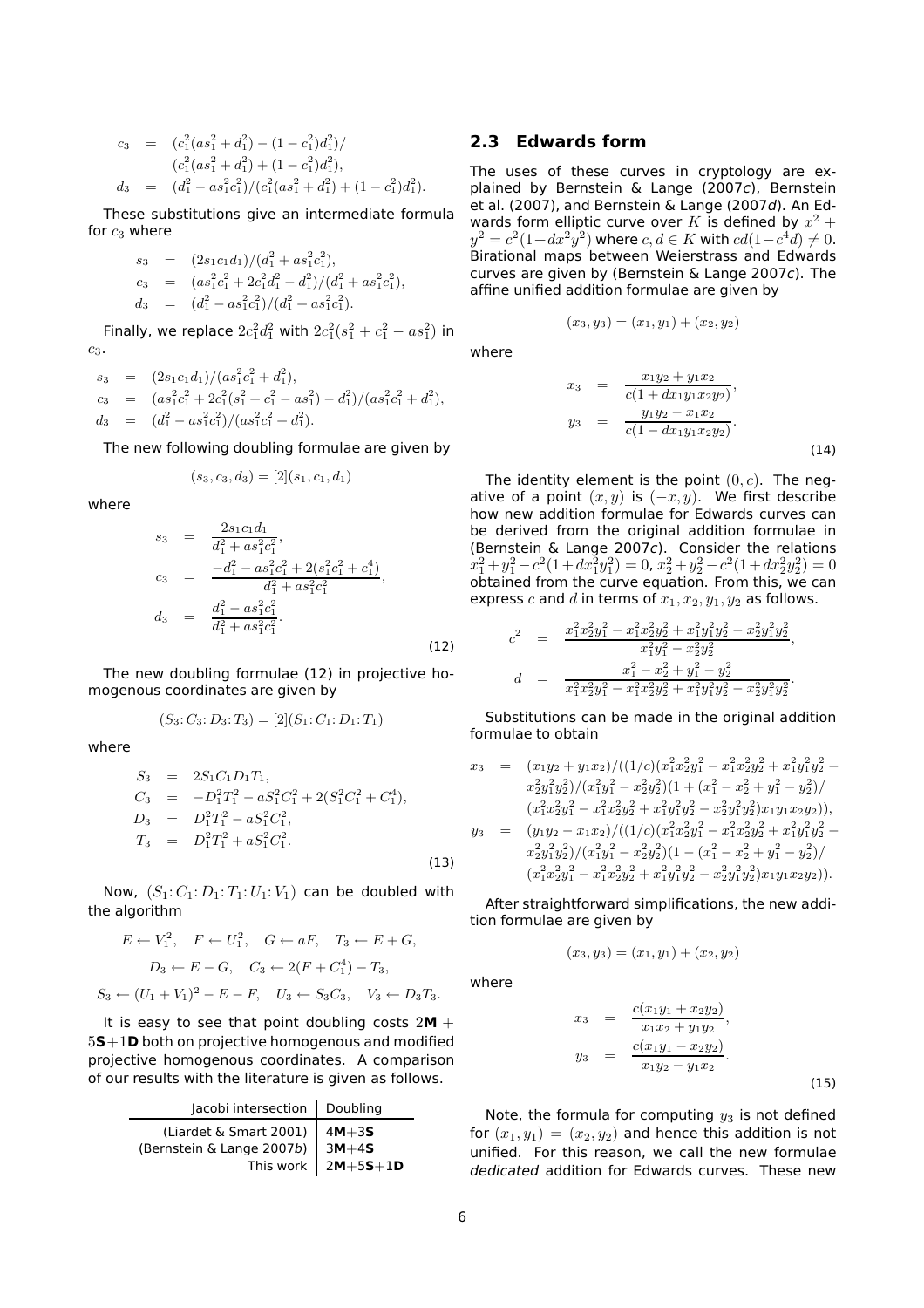formulae show an interesting fact that dedicated addition on the Edwards curves does not depend on the curve parameter  $d$ . Therefore, arbitrary selections of  $d$  do not cause any efficiency loss.

Bernstein & Lange (2007c) use homogenous projective coordinates to prevent field inversions that appear in the affine formulae. We also represent each point in projective homogenous coordinates for the new formulae (15). Each point is represented by the triplet  $(X:Y:Z)$  which satisfies the projective curve  $(X^2 + Y^2)Z^2 = c^2(Z^4 + dX^2Y^2)$  and corresponds to the affine point  $(X/Z, Y/Z)$  with  $Z \neq 0$ . The identity element is represented by  $(0 : c : 1)$ . The negative of  $(X:Y:Z)$  is  $(-X:Y:Z)$ . The new addition formulae in projective homogenous coordinates are given by

$$
(X_3: Y_3: Z_3) = (X_1: Y_1: Z_1) + (X_2: Y_2: Z_2)
$$

where

$$
X_3 = Z_1 Z_2 (X_1 Y_2 - Y_1 X_2) (X_1 Y_1 Z_2^2 + Z_1^2 X_2 Y_2),
$$
  
\n
$$
Y_3 = Z_1 Z_2 (X_1 X_2 + Y_1 Y_2) (X_1 Y_1 Z_2^2 - Z_1^2 X_2 Y_2),
$$
  
\n
$$
Z_3 = k Z_1^2 Z_2^2 (X_1 X_2 + Y_1 Y_2) (X_1 Y_2 - Y_1 X_2)
$$
\n(16)

with  $k = 1/c$ . Now,  $(X_1: Y_1: Z_1)$  and  $(X_2: Y_2: Z_2)$  can be added with the algorithm

$$
A \leftarrow X_1 Z_2, \quad B \leftarrow Y_1 Z_2, \quad C \leftarrow Z_1 X_2, \quad D \leftarrow Z_1 Y_2,
$$
  

$$
E \leftarrow AB, \quad F \leftarrow CD, \quad G \leftarrow E + F, \quad H \leftarrow E - F,
$$
  

$$
J \leftarrow (A - C)(B + D) - H, \quad K \leftarrow (A + D)(B + C) - G,
$$
  

$$
X_3 \leftarrow GJ, \quad Y_3 \leftarrow HK, \quad Z_3 \leftarrow kJK.
$$

We also investigate the case for inverted Edwards coordinates introduced by Bernstein & Lange (2007d). In this system, each triplet  $(X:Y:Z)$  satisfies the curve  $(X^2\!+\!Y^2)Z^2=c^2(d\!Z^4\!+\!\overset{\text{\normalsize{$X$}}}{}\!{}^2Y^2)$  and corresponds to the affine point  $(Z/X, Z/Y)$  with  $XYZ \neq$ 0. The identity element is represented by the vector  $(c, 0, 0)$ . The negative of  $(X: Y: Z)$  is  $(-X: Y: Z)$ . The new addition formulae (15) in inverted Edwards coordinates are given by

$$
(X_3: Y_3: Z_3) = (X_1: Y_1: Z_1) + (X_2: Y_2: Z_2)
$$

where

$$
X_3 = Z_1 Z_2 (X_1 X_2 + Y_1 Y_2) (X_1 Y_1 Z_2^2 - Z_1^2 X_2 Y_2),
$$
  
\n
$$
Y_3 = Z_1 Z_2 (X_1 Y_2 - Y_1 X_2) (X_1 Y_1 Z_2^2 + Z_1^2 X_2 Y_2),
$$
  
\n
$$
Z_3 = c(X_1 Y_1 Z_2^2 + Z_1^2 X_2 Y_2) (X_1 Y_1 Z_2^2 - Z_1^2 X_2 Y_2).
$$
\n(17)

 $(X_1: Y_1: Z_1)$  and  $(X_2: Y_2: Z_2)$  can be added with the algorithm

$$
A \leftarrow X_1 Z_2, \quad B \leftarrow Y_1 Z_2, \quad C \leftarrow Z_1 X_2, \quad D \leftarrow Z_1 Y_2,
$$
  

$$
E \leftarrow AB, \quad F \leftarrow CD, \quad G \leftarrow E + F, \quad H \leftarrow E - F,
$$
  

$$
X_3 \leftarrow ((A + D)(B + C) - G)H,
$$
  

$$
Y_3 \leftarrow ((A - C)(B + D) - H)G, \quad Z_3 \leftarrow cGH.
$$

A detail to mention is the readdition in projective homogenous coordinates. At this stage, it is more convenient to divide each coordinate of the new formulae (16) by  $Z_1Z_2$ . The readdition of  $(X_2: Y_2: Z_2)$ can then be performed with the cached values  $R_1 =$  $X_2Y_2$  and  $R_2=Z_2^2$  using the algorithm

$$
A \leftarrow X_1 Y_1, \quad B \leftarrow Z_1^2, \quad C \leftarrow R_2 A, \quad D \leftarrow R_1 B,
$$
  
\n
$$
E \leftarrow (X_1 - X_2)(Y_1 + Y_2) - A + R_1,
$$
  
\n
$$
F \leftarrow (X_1 + Y_2)(Y_1 + X_2) - A - R_1,
$$
  
\n
$$
G \leftarrow ((Z_1 + Z_2)^2 - B - R_2)/2, \quad X_3 \leftarrow E(C + D),
$$
  
\n
$$
Y_3 \leftarrow F(C - D), \quad Z_3 \leftarrow k EFG.
$$

In the rest of this section, we assume  $c = 1$ . See (Bernstein & Lange 2007c, Section 4). The dedicated addition then costs 11**M** for both coordinate systems. A 9**M** mixed addition can be derived by setting  $Z_2 = 1$  again for both coordinate systems. The readdition costs  $9M + 2S$  in projective homogenous coordinates. A comparison of our results with the literature is given as follows.

| Edwards (projective)      | Addition        |
|---------------------------|-----------------|
| (Bernstein & Lange 2007c) | $10M + 15 + 1D$ |
| This work                 | 11M             |
| Edwards (projective)      | Readdition      |
| (Bernstein & Lange 2007c) | $10M+1S+1D$     |
| This work                 | $9M+2S$         |
| Edwards (projective)      | Mixed addition  |
| (Bernstein & Lange 2007c) | $9M+15+1D$      |
| This work                 | 9Μ              |

See "Edwards v.2" in Table 1 and Table 2 in the appendix for further comparison.

In fact, the readdition algorithm shows that a modified version of the homogenous projective Edwards coordinates in which the points are represented by the quintuplet  $(X:Y:Z:Z^2:XY)$  permits an inversion-free addition in  $9M + 2S$  using the same algorithm. For **S** < **M**, this is faster than the 11**M** algorithm that we have just described. However, the 3**M** + 4**S** doubling algorithm in (Bernstein & Lange 2007c) seems to cost  $5M + 2S$  in this coordinate system and also the mixed addition costs 8**M**+2**S** which is slower than the 9**M** mixed addition given above. Therefore, we do not further consider this system.

The new addition and its associated readdition in inverted Edwards coordinates are not as advantageous as they are for the homogenous projective Edwards coordinates. On the other hand, the mixed addition can be used in some cases. A comparison of the proposed mixed addition with the literature is given as follows.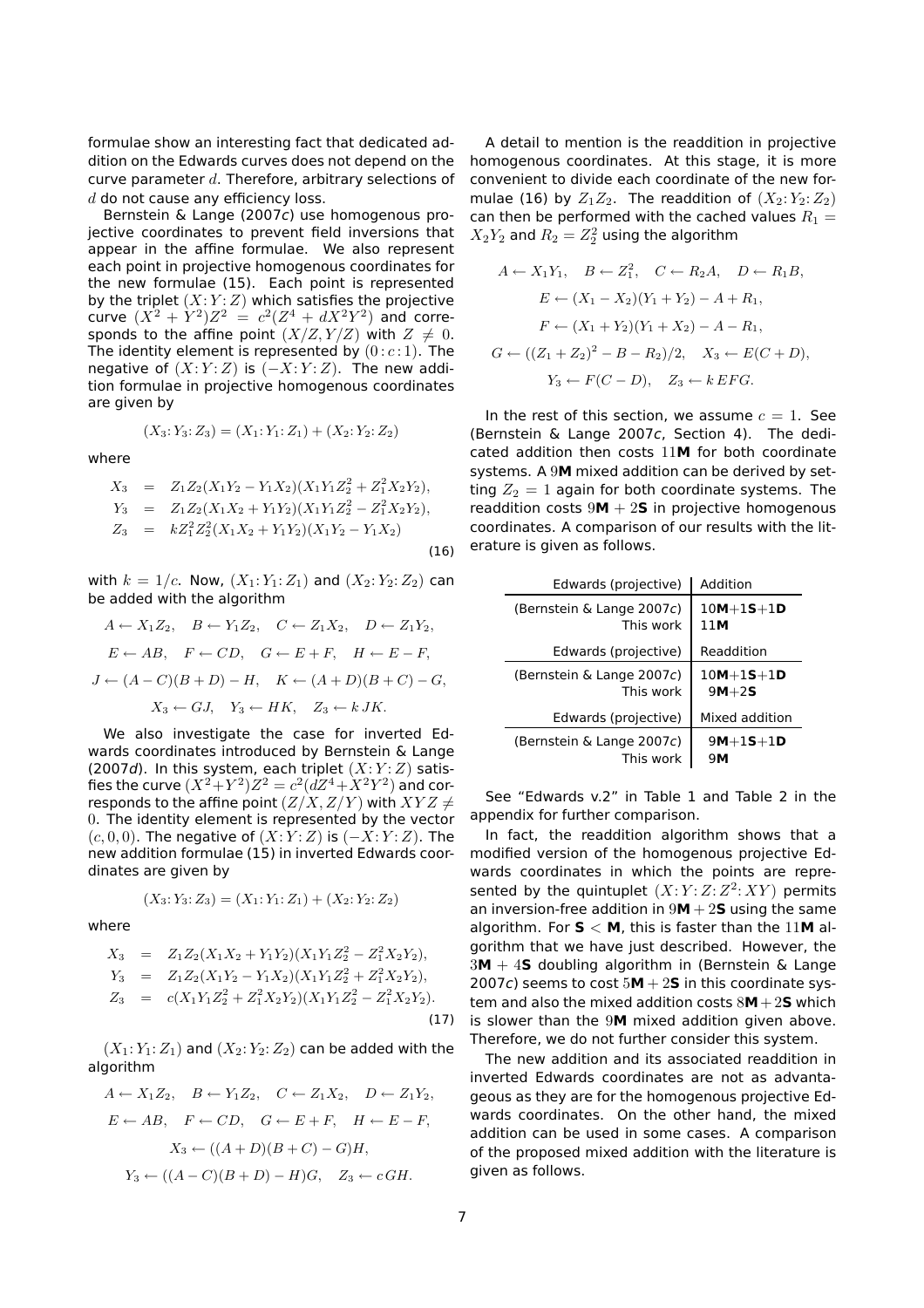| Edwards (inverted)   Mixed addition                                                                    |  |
|--------------------------------------------------------------------------------------------------------|--|
| (Bernstein & Lange 2007d) $\begin{array}{ c c c }\n\hline\n8M+1S+1D \\ \hline\n7his work\n\end{array}$ |  |

See "Inverted Edwards v.2" in Table 1 and Table 2 in the appendix.

We also refer the reader to (Bernstein et al. 2008). We should note here that our more recent work (Hisil et al. 2008) which was published before this work, further improves these operation counts on twisted Edwards curves.

#### **2.4 Hessian form**

The uses of these curves in cryptology are explained by Chudnovsky & Chudnovsky (1986), Joye & Quisquater (2001), and Smart (2001). An elliptic curve over  $K$  in Hessian form is defined by  $x^3 + y^3 + 1 = 3$ d $xy$  where  $d \in K$  with  $d^3 \neq 1$ . Birational maps between Weierstrass and Hessian curves can be found in (Smart 2001), (Joye & Quisquater 2001), (Bernstein & Lange 2007b), and (Bernstein & Lange 2007a). The addition formulae attributed to Sylvester in (Chudnovsky & Chudnovsky 1986, pp.424-425) are given in (Bernstein & Lange 2007b) by

where

$$
(x_3, y_3) = (x_1, y_1) + (x_2, y_2)
$$

$$
x_3 = \frac{y_1^2 x_2 - y_2^2 x_1}{x_2 y_2 - x_1 y_1},
$$
  
\n
$$
y_3 = \frac{x_1^2 y_2 - x_2^2 y_1}{x_2 y_2 - x_1 y_1}.
$$
\n(18)

The identity element is the point at infinity. The negative of a point  $(x, y)$  is  $(y, x)$ . On projective homogenous coordinates, each point is represented by the triplet  $(X:Y:Z)$  which satisfies the projective curve  $X^3 + Y^3 + Z^3 = 3dXYZ$  and corresponds to the affine point  $(X/Z, Y/Z)$  with  $Z \neq 0$ . The identity element is represented by  $(-1:1:0)$ . The negative of  $(X:Y:Z)$  is  $(Y:X:Z)$ . The point addition (22) formulae (with each coordinate multiplied by 2) in projective homogenous coordinates are given by,

$$
(X_3; Y_3; Z_3) = (X_1; Y_1; Z_1) + (X_2; Y_2; Z_2)
$$

where

$$
X_3 = 2Y_1^2 X_2 Z_2 - 2X_1 Z_1 Y_2^2,
$$
  
\n
$$
Y_3 = 2X_1^2 Y_2 Z_2 - 2Y_1 Z_1 X_2^2,
$$
  
\n
$$
Z_3 = 2Z_1^2 X_2 Y_2 - 2X_1 Y_1 Z_2^2.
$$
  
\n(19)

The point addition algorithms in (Chudnovsky & Chudnovsky 1986) and (Joye & Quisquater 2001) require 12**M**. To gain speedup in the case  $S < M$ , we modify projective homogenous coordinates with a more redundant representation of points using & Quisquater 2001, p.6).

the nonuplet,  $(X:Y:Z:X^2:Y^2:Z^2:2XY:2XZ:2YZ)$ . Two distinct points represented by

$$
(X_1: Y_1: Z_1: R_1: S_1: T_1: U_1: V_1: W_1)
$$

and

$$
(X_2; Y_2; Z_2; R_2; S_2; T_2; U_2; V_2; W_2)
$$

with  $R_1 = X_1^2$ ,  $S_1 = Y_1^2$ ,  $T_1 = Z_1^2$ ,  $U_1 = 2X_1Y_1$ ,  $V_1 =$  $2X_1Z_1, W_1 = 2Y_1Z_1, R_2 = X_2^2, S_2 = Y_2^2, T_2 = Z_2^2,$  $U_2 = 2X_2Y_2$ ,  $V_2 = 2X_2Z_2$ ,  $W_2 = 2Y_2Z_2$  can be added with the algorithm

$$
X_3 \leftarrow S_1 V_2 - V_1 S_2, \quad Y_3 \leftarrow R_1 W_2 - W_1 R_2,
$$
  
\n
$$
Z_3 \leftarrow T_1 U_2 - U_1 T_2, \quad R_3 \leftarrow X_3^2, \quad S_3 \leftarrow Y_3^2, \quad T_3 \leftarrow Z_3^2,
$$
  
\n
$$
U_3 \leftarrow (X_3 + Y_3)^2 - R_3 - S_3,
$$
  
\n
$$
V_3 \leftarrow (X_3 + Z_3)^2 - R_3 - T_3,
$$
  
\n
$$
W_3 \leftarrow (Y_3 + Z_3)^2 - S_3 - T_3.
$$

The addition<sup>2</sup> costs  $6M+6S$  in the modified Hessian coordinates. Assuming that

$$
(X_2: Y_2: Z_2: R_2: S_2: T_2: U_2: V_2: W_2)
$$

is cached, the readdition costs  $6M + 6S$ . A  $5M + 6S$ mixed addition can then be derived by setting  $Z_2 =$ 1. We use the name "modified Hessian" to refer to these results in Section 5. A comparison of our results with the literature is given as follows.

|                                    | Hessian Addition |
|------------------------------------|------------------|
| (Chudnovsky & Chudnovsky 1986) 12M |                  |
| (Joye & Quisquater 2001)   12M     |                  |
| This work                          | 6M $+6$ S        |

A similar algorithm can be used for the homogenous projective coordinates for the readdition and the mixed addition. Assuming that  $(X_2; Y_2; Z_2)$  is cached, the readdition costs  $6M + 6S$  with the extra caching of  $R_2, S_2, T_2, U_2, V_2, W_2$ . A  $5M + 6S$  mixed addition can be derived by setting  $Z_2 = 1$ . We use the name "Hessian v.2" to refer to these results in Section 5. Also see (Hisil et al. 2007, pp.146–147).

For speed oriented implementations, Sylvester's doubling formulae are given by

$$
(x_3, y_3) = [2](x_1, y_1)
$$

where

$$
x_3 = \frac{y_1(1-x_1^3)}{x_1^3 - y_1^3},
$$
  

$$
y_3 = -\frac{x_1(1-y_1^3)}{x_1^3 - y_1^3}.
$$
 (20)

<sup>2</sup>Point doubling can be performed after a suitable permutation of coordinates as follows  $(Z_1: X_1: Y_1: T_1: R_1: S_1: V_1: W_1: U_1)$ +  $(Y_1: Z_1: X_1: S_1: T_1: R_1: W_1: U_1: V_1)$  using the addition formulae in the modified Hessian coordinates. This strategy which provides unification of the addition formulae, originates from (Joye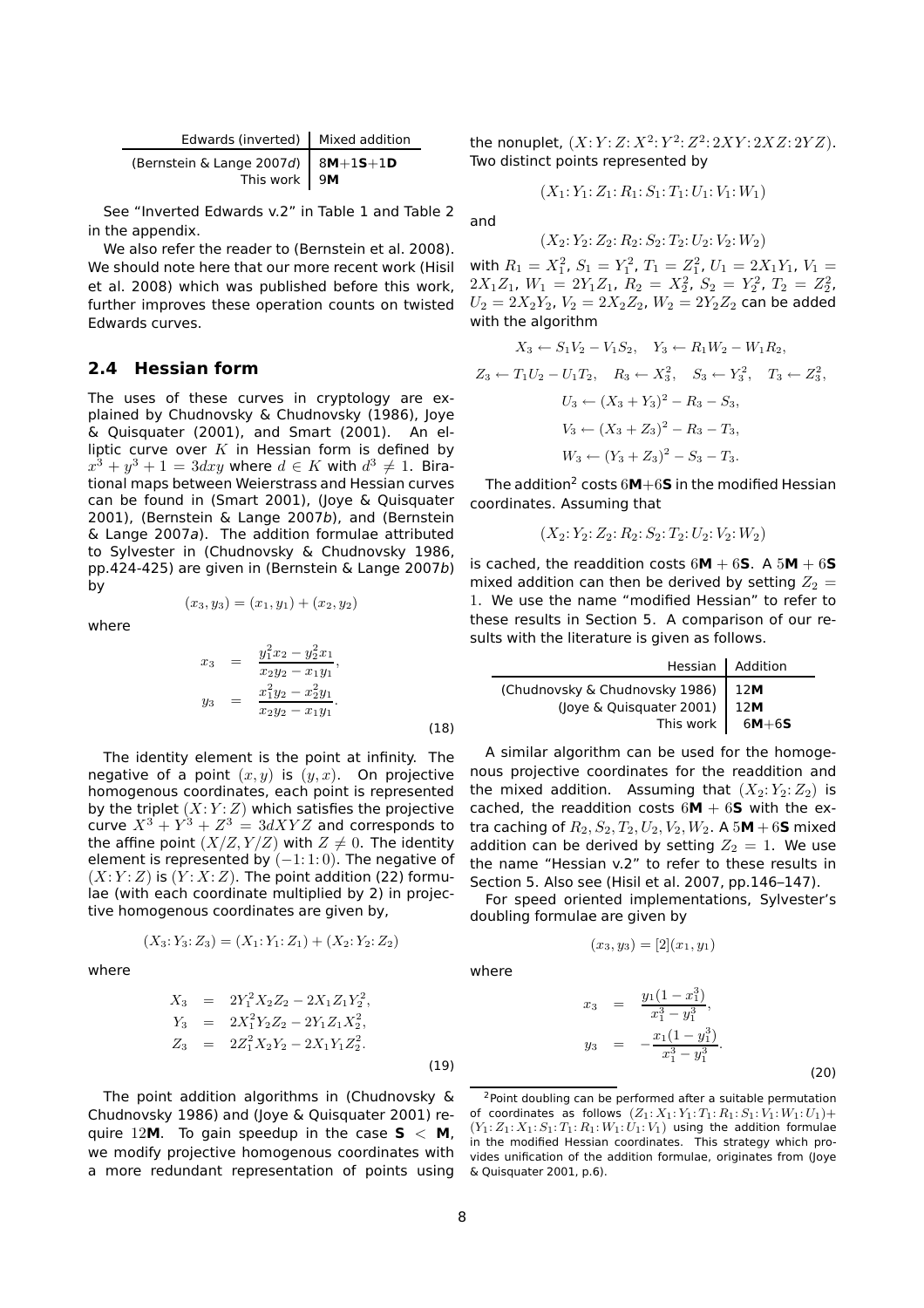When working with the modified coordinates, there exists a doubling strategy which requires no additional effort for generating the new coordinates. The doubling formulae (20) (with each coordinate multiplied by 4) in projective homogenous coordinates are given by

$$
X_3 = (2X_1Y_1 - 2Y_1Z_1)(2X_1Z_1 + 2(X_1^2 + Z_1^2)),
$$
  
\n
$$
Y_3 = (2X_1Z_1 - 2X_1Y_1)(2Y_1Z_1 + 2(Y_1^2 + Z_1^2)),
$$
  
\n
$$
Z_3 = (2Y_1Z_1 - 2X_1Z_1)(2X_1Y_1 + 2(X_1^2 + Y_1^2)).
$$
\n(21)

Now,  $(X_1: Y_1: Z_1: R_1: S_1: T_1: U_1: V_1: W_1)$  can be doubled with the algorithm

$$
X_3 \leftarrow (U_1 - W_1)(V_1 + 2(R_1 + T_1)),
$$
  
\n
$$
Y_3 \leftarrow (V_1 - U_1)(W_1 + 2(S_1 + T_1)),
$$
  
\n
$$
Z_3 \leftarrow (W_1 - V_1)(U_1 + 2(R_1 + S_1)), \quad R_3 \leftarrow X_3^2,
$$
  
\n
$$
S_3 \leftarrow Y_3^2, \quad T_3 \leftarrow Z_3^2, \quad U_3 \leftarrow (X_3 + Y_3)^2 - R_3 - S_3,
$$
  
\n
$$
V_3 \leftarrow (X_3 + Z_3)^2 - R_3 - T_3,
$$
  
\n
$$
W_3 \leftarrow (Y_3 + Z_3)^2 - S_3 - T_3.
$$

Point doubling costs 3**M** + 6**S** in both homogenous projective and modified projective homogenous coordinates. A comparison of our results with the literature is given as follows.

|                                | Hessian   Doubling |
|--------------------------------|--------------------|
| (Chudnovsky & Chudnovsky 1986) | $6M + 3S$          |
| (Hisil et al. 2007)            | $7M+1S$            |
| (Hisil et al. 2007)            | $3M+65$            |
| This work $\vert 3M+6S \vert$  |                    |

We comment that it is possible to derive unified addition formulae which do not require any permutations of the coordinates to perform doubling. Assuming<sup>3</sup>  $x_1x_2 \neq y_1y_2$ , we multiply the numerator and the denominator of Sylvester's addition formulae for  $x_3$ by  $(x_1^3x_2^3-y_1^3y_2^3)$  and obtain

$$
x_3 = \frac{(x_1^3 x_2^3 - y_1^3 y_2^3)(y_1^2 x_2 - y_2^2 x_1)}{(x_1^3 x_2^3 - y_1^3 y_2^3)(x_2 y_2 - x_1 y_1)}.
$$

This yields

$$
x_3 = (x_1y_1^2(y_2^3 + x_2^3)(y_2^2y_1 + x_1^2x_2) - x_2y_2^2(y_1^3 + x_1^3)(y_1^2y_2 + x_2^2x_1))/
$$
  

$$
((x_1^3x_2^3 - y_1^3y_2^3)(x_2y_2 - x_1y_1)).
$$

Using the curve equation  $x^2 + y^2 + 1 = 3$ d $xy$ , the above expression can be rewritten as

$$
x_3 = (x_1y_1^2(3dx_2y_2 - 1)(y_2^2y_1 + x_1^2x_2) - x_2y_2^2(3dx_1y_1 - 1)(y_1^2y_2 + x_2^2x_1))/
$$
  

$$
((x_1^3x_2^3 - y_1^3y_2^3)(x_2y_2 - x_1y_1)).
$$

The numerator can be factorized and cancels with  $(x_2y_2-x_1y_1)$  in the denominator, giving the new addition formulae. The corresponding formula for  $y_3$  can be similarly derived from symmetry. We then have

$$
(x_3, y_3) = (x_1, y_1) + (x_2, y_2)
$$

where

$$
x_3 = \frac{x_1 x_2 (x_1 y_1 + x_2 y_2 - 3 dx_1 x_2 y_1 y_2) + y_1^2 y_2^2}{x_1^3 x_2^3 - y_1^3 y_2^3},
$$
  
\n
$$
y_3 = -\frac{y_1 y_2 (x_1 y_1 + x_2 y_2 - 3 dx_1 x_2 y_1 y_2) + x_1^2 x_2^2}{x_1^3 x_2^3 - y_1^3 y_2^3}.
$$
  
\n(22)

The new addition formulae on the projective coordinates are given by

$$
X_3 = X_1 X_2 (X_1 Y_1 Z_2^2 + X_2 Y_2 Z_1^2 - 3dX_1 Y_1 X_2 Y_2) + Y_1^2 Z_1 Y_2^2 Z_2,
$$
  
\n
$$
Y_3 = -Y_1 Y_2 (X_1 Y_1 Z_2^2 + X_2 Y_2 Z_1^2 - 3dX_1 Y_1 X_2 Y_2) - X_1^2 Z_1 X_2^2 Z_2,
$$
  
\n
$$
Z_3 = X_1^3 X_2^3 - Y_1^3 Y_2^3.
$$

We again use a modified version of the standard coordinates. Two points  $(X_1:Y_1:Z_1:V_1:W_1)$  and  $(X_2: Y_2: Z_2: V_2: W_2)$  with  $V_1 = X_1 Y_1, W_1 = Z_1^2, V_2 =$  $X_2Y_2$ ,  $W_2=Z_2^2$  can be added with the algorithm

$$
A \leftarrow X_1 X_2, \quad B \leftarrow Y_1 Y_2,
$$
  
\n
$$
C \leftarrow ((Z_1 + Z_2)^2 - W_1 - W_2)/2, \quad D \leftarrow A^2, \quad E \leftarrow B^2,
$$
  
\n
$$
F \leftarrow D + E, \quad G \leftarrow ((A + B)^2 - F)/2,
$$
  
\n
$$
H \leftarrow (V_1 + W_1)(V_2 + W_2) - (3d + 1)G - C^2,
$$
  
\n
$$
X_3 \leftarrow AH + EC, \quad Y_3 \leftarrow -BH - DC,
$$
  
\n
$$
Z_3 \leftarrow (A - B)(G + F), \quad V_3 \leftarrow X_3 Y_3, \quad W_3 \leftarrow Z_3^2,
$$

This strategy costs  $9M + 6S + 1D$  which is faster than the unified addition in Weierstrass form in (Brier & Joye 2002). However, it is slower than all other unified additions considered in this paper. In addition, doubling, readdition and mixed addition formulae that can be derived from these formulae are not attractive. Therefore, we omit these formulae from further comparison with other systems. We are continuing our search to find other unified addition formulae which can be faster than the proposed formulae.

### **3 Naming of different systems**

The descriptions of systems which are not defined so far (e.g. Jacobi quartic v.1a), can be found in the appendix with the references.

<sup>&</sup>lt;sup>3</sup>This is equivalent to saying  $(x_1, y_1) \neq -(x_2, y_2)$ . The contrary case should be handled separately as explained in Section 4.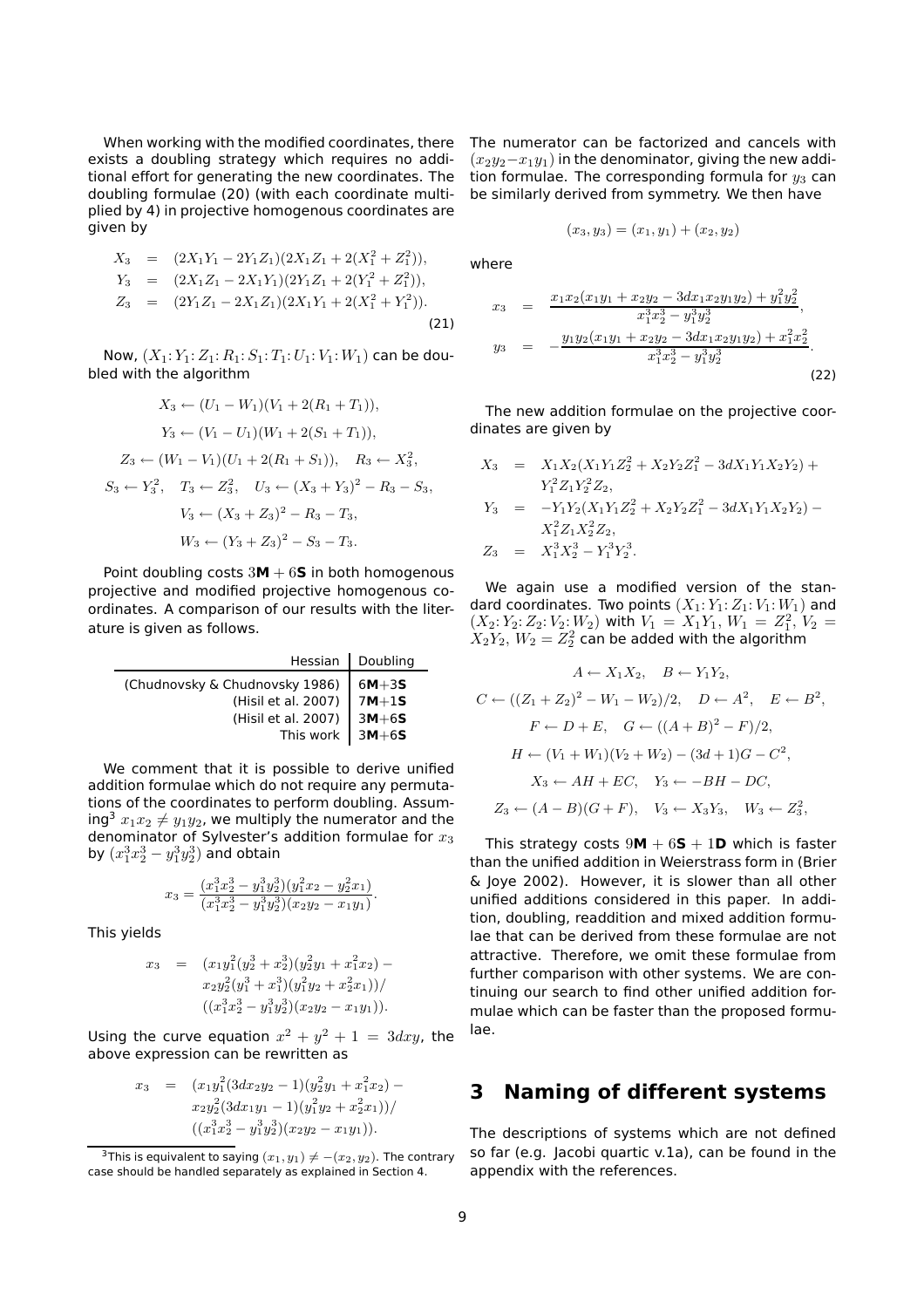### **4 Handling exceptional cases**

An elliptic curve which can be written in one of these forms always has points of small order (other than the identity). The arithmetic of these points can cause division by zero exceptions when affine formulae are used. These exceptional cases should be handled separately. These cases sometimes require logical checks in the projective representations as well.

Cryptographic applications typically use a large prime order subgroup in which these points (except the identity element,  $O$ ) do not exist. If this is the case, an implementer only needs to be careful about the identity element. When the points  $P$  and  $Q$  are to be added, a general strategy to handle the exceptional cases as follows. Let  $R$  be the sum of  $P$  and Q with  $P \neq Q$ . Then,  $R = Q$  if  $P = \mathcal{O}$ ;  $R = P$  if  $Q = \mathcal{O}$ ;  $R = \mathcal{O}$  if  $P = -Q$ . For all other inputs, the sum can be computed with the relevant formulae given in Section 2. Restricting attention to a large prime order subgroup, there are some formulae and coordinate system combinations which do not cause any exception. These are Edwards v.1a, v.1b, Jacobi quartic v.1a, v.1b, Jacobi intersection v.1, v.2, modified Jacobi quartic v.1, v.2a, v.2b, v.3a, v.3b and modified Jacobi intersection. Note, for Edwards v.1a and v.1b, the algorithms work for the whole group of points if  $d$  is a nonsquare in  $K$ . This result is from (Bernstein & Lange 2007c). Again restricting attention to a large prime order subgroup, the systems which need logical checks are inverted Edwards (as explained in (Bernstein & Lange 2007d)) v.1, v.2, Edwards v.2, Hessian v.1, v.2, and modified Hessian.

### **5 Comparison and conclusion**

There are several scalar multiplication algorithms which can benefit from the optimizations in this paper. We only make comparisons for the popular scalar multiplication strategies using popular elliptic curve parameterizations. We exclude the cost of the final conversion to affine coordinates from our estimations.

**Resource limited environments.** In memory limited environments (such as smartcards), there is not enough space for storing precomputation tables. For these environments, scalar multiplication with the "Non-adjacent form without precomputation" method can be a convenient selection. This algorithm requires 1 doubling, 1/3 mixed addition per scalar bit. The cost estimates are depicted in Table 1.

For example, the best timings for 256-bit scalar multiplication ( $S/M = 0.8$ ,  $D/M \approx 0$ ) are obtained by modified Jacobi quartic v.3a and v.3b which costs approximately 2253**M**. The same operation requires approximately 2662M for Weierstrass form  $(a = -3)$ using projective weighted (Jacobian) coordinates.

Some points representations such as the modified Hessian coordinates require extra storage for representing each point. This is certainly a disadvantage for space limited applications. However, the primary focus is on the performance in some cases where the processor bandwidth is low.

**Speed implementations.** This is the most difficult case in which to state a fair comparison because the optimum speeds are somewhat dependent on the choice of the scalar multiplication algorithm. For instance, Doche/Icart/Kohel-3 curves in (Doche et al. 2006) have very fast tripling formulae which can highly benefit from double base number system scalar multiplication. For double-and-add type scalar multiplication algorithms, one might expect to gain the best timing with the system which has the fastest doubling operation since point doubling is the dominant operation. However, the readdition and the mixed addition costs also play important roles in the overall timings. We can roughly state that the fast systems for  $S/M = 0.8$ ,  $D/M \approx 0$  are modified Jacobi quartics v.1, v.2a, v.2b, v.3a, v.3b, inverted Edwards v.1a, v.1b, Edwards v.2, and modified Jacobi intersection. At least, these systems can be very competitive with the Montgomery ladder which has the fixed cost of  $5M + 4S + 1D$  per scalar bit in (Montgomery 1987) and  $4M + 5S + 3D$  in (Castryck et al. 2008) for Montgomery curves and 3**M**+6**S**+3**D** in (Gaudry & Lubicz 2008) for Kummer surfaces (the genus 1 case).

To make the comparison easier, we fix the "signed 4-bit sliding windows" scalar multiplication algorithm analyzed in (Bernstein & Lange 2007c). The algorithm requires 0.98 doublings, 0.17 readditions, 0.025 mixed additions and 0.0035 additions per scalar bit for 256-bit scalars. We use this analysis to report current rankings between different systems in Table 2.

With our improvements, either modified Jacobi quartic v.2b or v.3b provides the fastest timings for almost all **S**/**M** and **D**/**M** values. For example, 256 bit scalar multiplication ( $S/M = 0.8$ ,  $D/M \approx 0$ ) costs approximately 1970**M** for modified Jacobi quartic v.3a, v.3b. The same operation requires approximately 2399M for Weierstrass form  $(a = -3)$  using projective weighted (Jacobian) coordinates.

**Side channel attacks.** Targeting the embedded implementations, we fix the "Non-adjacent form without precomputation with SPA protection" scalar multiplication algorithm. This is almost the same as using the "Non-adjacent form without precomputation" method with the difference that unified addition is used for both point doubling and point addition. This strategy hides the side channel information from the attacker who needs more samplings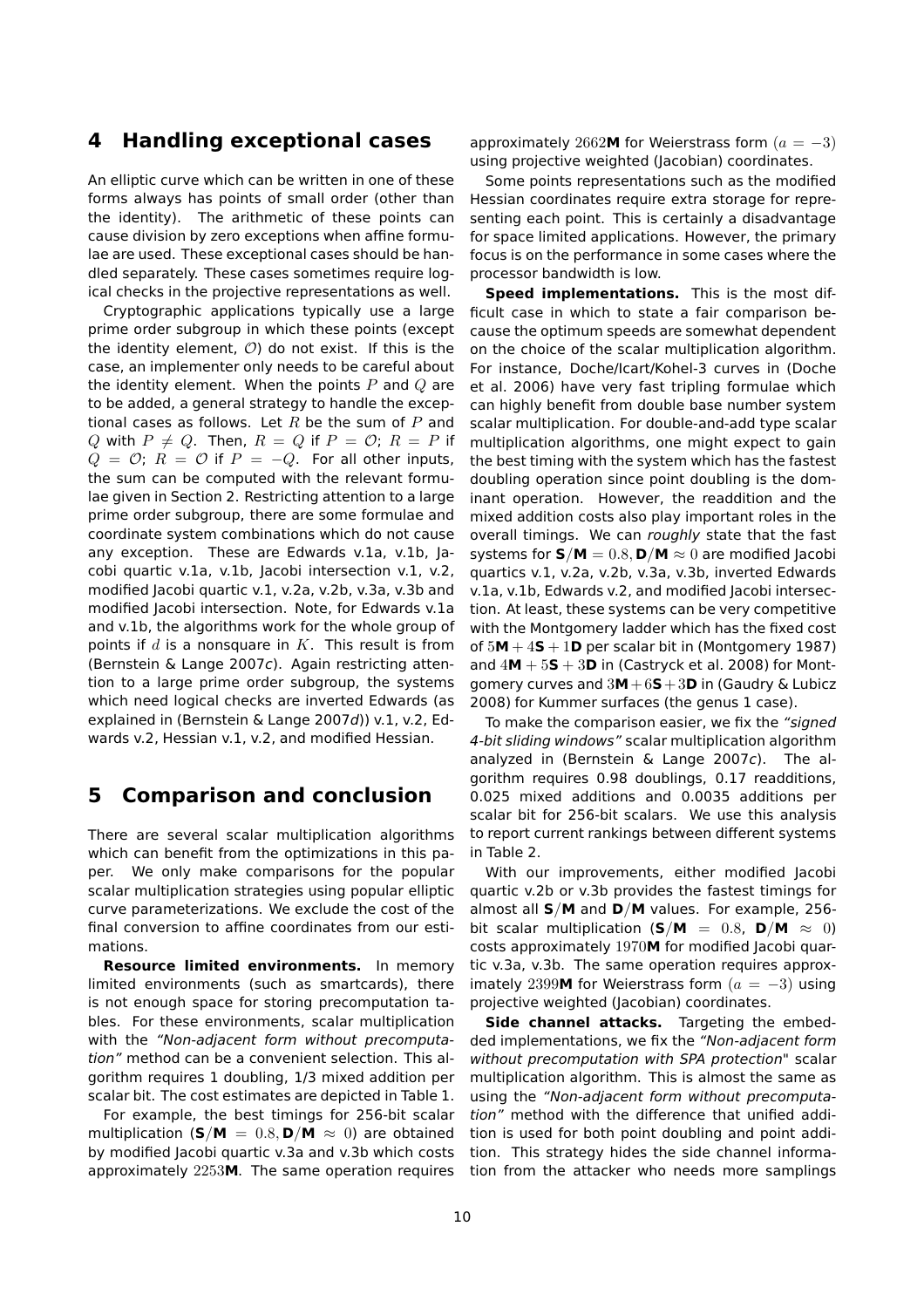and statistical tools for a successful attack. See Cohen et al. (2005, Section 29.1.2) as a general reference. This algorithm invokes 4/3 unified additions per scalar bit. The modified coordinates for Hessian and Jacobi intersection forms are only useful here. The  $7M + 3S + 1D$  unified addition of modified lacobi quartic v.2b, v.3b is the fastest among all other unified additions. The cost estimates for various systems are depicted in Table 3.

For example, 256-bit scalar multiplication  $(S/M =$  $0.8$ ,  $\mathsf{D}/\mathsf{M} \approx 0$ ) costs approximately 3208**M** for modified Jacobi quartic v.2b, v.3b. The same operation requires approximately 5257**M** for Weierstrass form  $(a = -3)$  using homogenous projective coordinates.

## **References**

- Bernstein, D. J., Birkner, P., Joye, M., Lange, T. & Peters, C. (2008), Twisted Edwards curves, in 'AFRICACRYPT 2008', Vol. 5023 of LNCS, Springer, pp. 389–405.
- Bernstein, D. J., Birkner, P., Lange, T. & Peters, C. (2007), Optimizing double-base elliptic-curve single-scalar multiplication, in 'INDOCRYPT 2007', Vol. 4859 of LNCS, Springer, pp. 167–182.
- Bernstein, D. J. & Lange, T. (2007a), 'Analysis and optimization of elliptic-curve single-scalar multiplication', Cryptology ePrint Archive, Report 2007/455. http://eprint.iacr.org/.
- Bernstein, D. J. & Lange, T. (2007b), 'Explicitformulas database'. http://www.hyperelliptic. org/EFD.
- Bernstein, D. J. & Lange, T. (2007c), Faster addition and doubling on elliptic curves, in 'ASIACRYPT 2007', Vol. 4833 of LNCS, Springer, pp. 29–50.
- Bernstein, D. J. & Lange, T. (2007d), Inverted Edwards coordinates, in 'AAECC-17', Vol. 4851 of LNCS, Springer, pp. 20–27.
- Billet, O. & Joye, M. (2003), The Jacobi model of an elliptic curve and side-channel analysis, in 'AAECC-15', Vol. 2643 of LNCS, Springer, pp. 34–42.
- Brier, E. & Joye, M. (2002), Weierstraß elliptic curves and side-channel attacks, in 'PKC 2002', Vol. 2274 of LNCS, Springer, pp. 335–345.
- Castryck, W., Galbraith, S. & Rezaeian Farashahi, R. (2008), 'Efficient arithmetic on elliptic curves using a mixed Edwards-Montgomery representation', Cryptology ePrint Archive, Report 2008/218 version 2008-06-03. http://eprint.iacr.org/.
- Chudnovsky, D. V. & Chudnovsky, G. V. (1986), 'Sequences of numbers generated by addition in formal groups and new primality and factorization tests', Advances in Applied Mathematics **7**(4), 385–434.
- Cohen, H., Frey, G., Avanzi, R., Doche, C., Lange, T., Nguyen, K. & Vercauteren, F., eds (2005), Handbook of Elliptic and Hyperelliptic Curve Cryptography, CRC Press.
- Cohen, H., Miyaji, A. & Ono, T. (1998), Efficient elliptic curve exponentiation using mixed coordinates, in 'ASIACRYPT'98', Vol. 1514 of LNCS, Springer, pp. 51–65.
- Doche, C., Icart, T. & Kohel, D. R. (2006), Efficient scalar multiplication by isogeny decompositions, in 'PKC 2006', Vol. 3958 of LNCS, Springer, pp. 191– 206.
- Duquesne, S. (2007), 'Improving the arithmetic of elliptic curves in the Jacobi model', Information Processing Letters **104**(3), 101–105.
- Euler, L. (1761), 'De integratione aequationis differentialis  $m dx/\sqrt{1-x^4} = n dy/\sqrt{1-y^4}$ , Novi Commentarii Academiae Scientiarum Petropolitanae 6 pp. 37–57. Translated from the Latin by Stacy G. Langton; On the integration of the differential equation  $m dx/\sqrt{1-x^4}$  =  $n dy/\sqrt{1-y^4}$ ; available at http://home.sandiego.edu/~langton/eell.pdf.
- Gaudry, P. & Lubicz, D. (2008), 'The arithmetic of characteristic 2 Kummer surfaces', Cryptology ePrint Archive, Report 2008/133 version 2008-03- 25. http://eprint.iacr.org/.
- Hisil, H., Carter, G. & Dawson, E. (2007), New formulae for efficient elliptic curve arithmetic, in 'INDOCRYPT 2007', Vol. 4859 of LNCS, Springer, pp. 138–151.
- Hisil, H., Wong, K. K.-H., Carter, G. & Dawson, E. (2008), Twisted Edwards curves revisited, in 'ASIACRYPT 2008', Vol. 5350 of LNCS, Springer, pp. 326–343.
- Jacobi, C. G. J. (1829), Fundamenta nova theoriae functionum ellipticarum, Sumtibus Fratrum Borntræger.
- Joye, M. & Quisquater, J. J. (2001), Hessian elliptic curves and side-channel attacks, in 'CHES 2001', Vol. 2162 of LNCS, Springer, pp. 402–410.
- Koblitz, N. (1987), 'Elliptic curve cryptosystems', Mathematics of Computation **48**(177), 203–209.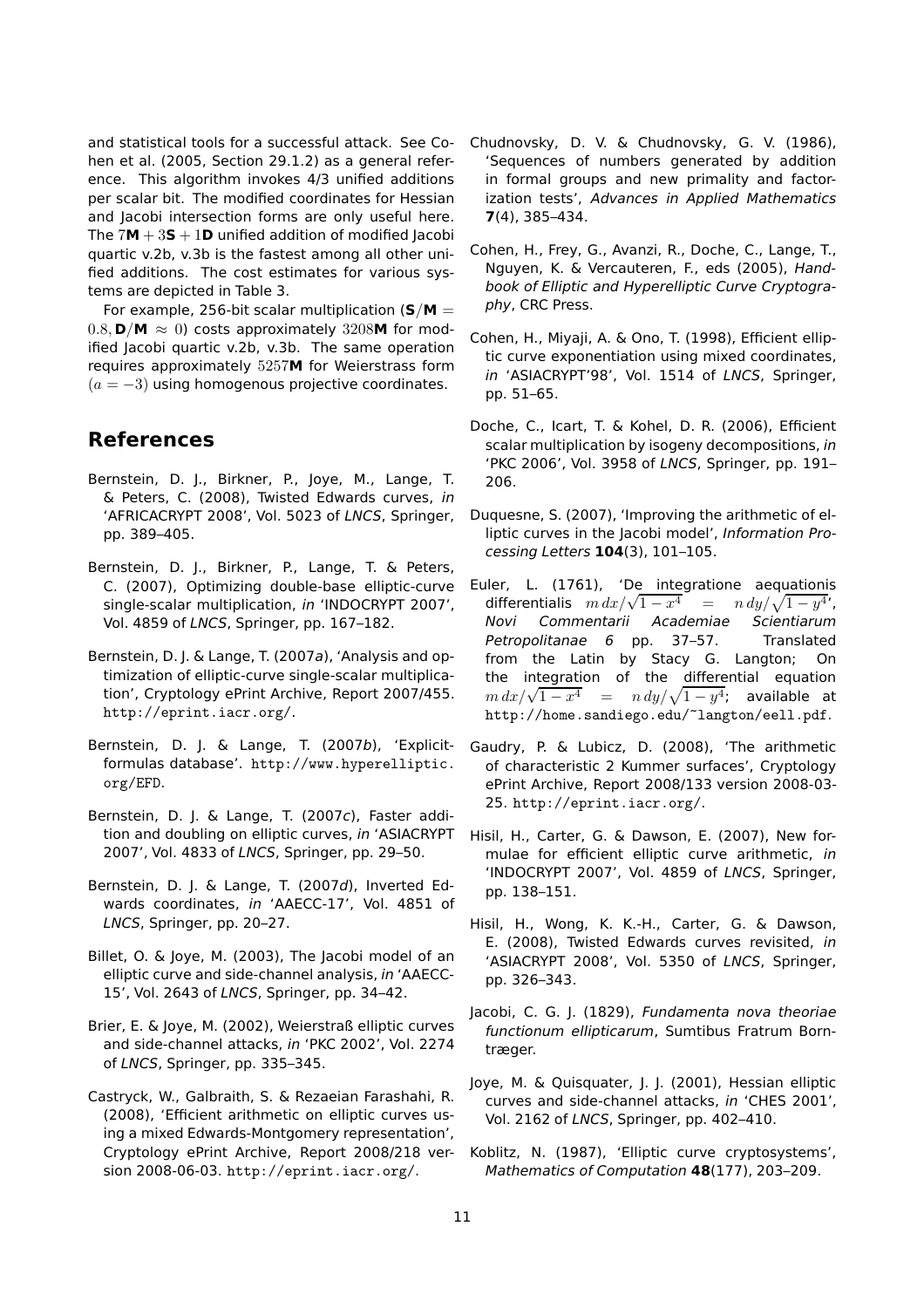- Liardet, P. Y. & Smart, N. P. (2001), Preventing SPA/DPA in ECC systems using the Jacobi form., in 'CHES 2001', Vol. 2162 of LNCS, Springer, pp. 391– 401.
- McKean, H. & Moll, V. (1927), A Course of Modern Analysis, Cambridge University Press.
- Miller, V. S. (1986), Use of elliptic curves in cryptography, in 'CRYPTO'85', Vol. 218 of LNCS, Springer, pp. 417–426.
- Monagan, M. & Pearce, R. (2006), Rational simplification modulo a polynomial ideal, in 'ISSAC'06', ACM, pp. 239–245.
- Montgomery, P. L. (1987), 'Speeding the Pollard and elliptic curve methods of factorization', Mathematics of Computation **48**(177), 243–264.
- Smart, N. P. (2001), The Hessian form of an elliptic curve, in 'CHES 2001', Vol. 2162 of LNCS, Springer, pp. 118–125.

# **A Appendix**

The appendix is composed of three tables. The underlined values are the fastest timings in that column. The rows are sorted with respect to the column  $(D = 0, S = 0.8M)$  in descending order. "REG" stands for the number of coordinates in each system. "DBL", "mADD", "reADD", "ADD", and "uADD" stand for the costs of doubling, mixed addition, readdition, addition and unified addition, respectively. Some forms have alternative versions due to alternative operation counts for different **S**/**M** and **D**/**M** values. It is possible to include more versions due to the richness of current formulae and algorithms. On the other hand, this will decrease readability of the tables. Therefore, we only provide the most significant cases. The references for the comparisons are;

- Doche/Icart/Kohel-2; all operations from (Doche et al. 2006) and (Bernstein & Lange 2007b). The appearance of (Bernstein & Lange 2007b) is to emphasize that faster algorithms are available and are obtained from this database. This is the same for other items in the list.
- Edwards; all operations for v.1a, v.1b, and doubling for v.2 from (Bernstein & Lange 2007c).
- Hessian; doubling for v.1, v.2 from (Hisil et al. 2007), readdition, mixed addition, and addition for v.1, addition for v.2 from (Chudnovsky & Chudnovsky 1986).
- Inverted Edwards; all operations for v.1 and doubling, readdition and addition for v.2 from (Bernstein & Lange 2007d).
- Jacobian ( $a = -3$ ) and Jacobian; all operations from (Chudnovsky & Chudnovsky 1986), (Cohen et al. 1998), and (Bernstein & Lange 2007b).
- Jacobi intersection; doubling, addition, readdition, from (Liardet & Smart 2001) and (Bernstein & Lange 2007b), mixed addition from (Hisil et al. 2007).
- Jacobi quartic; doubling and addition for v.1a, v.1b from (Billet & Joye 2003), (Duquesne 2007), and (Bernstein & Lange 2007b). We note that the 2**M**+6**S**+2**D** doubling formulae/algorithm by Hisil, Dawson and Carter reported in (Bernstein  $\&$  Lange 2007b) cost  $1M + 7S + 2D$  if the coordinate  $X_3$  is computed as  $(X_1Z_1+Y_1)^2-(X_1Z_1)^2 Y_1^2$ . Jacobi quartic; readdition, mixed addition from (Billet & Joye 2003), (Duquesne 2007), and (Bernstein & Lange 2007b).
- Modified Jacobi quartic; doubling for v.1, v.2a, v.2b (Hisil et al. 2007) and (Bernstein & Lange 2007b), readdition, mixed-addition, and addition for v.1 from (Duquesne 2007) and (Bernstein & Lange 2007b).
- Projective  $(a = -3)$  and Projective; doubling, readdition, mixed addition and addition for (Chudnovsky & Chudnovsky 1986) and (Bernstein & Lange 2007b), unified addition from (Brier & Joye 2002) and (Bernstein & Lange 2007b).

The rest of the operation counts are from this paper and they are given in **bold** type in Table 1, Table 2, and Table 3.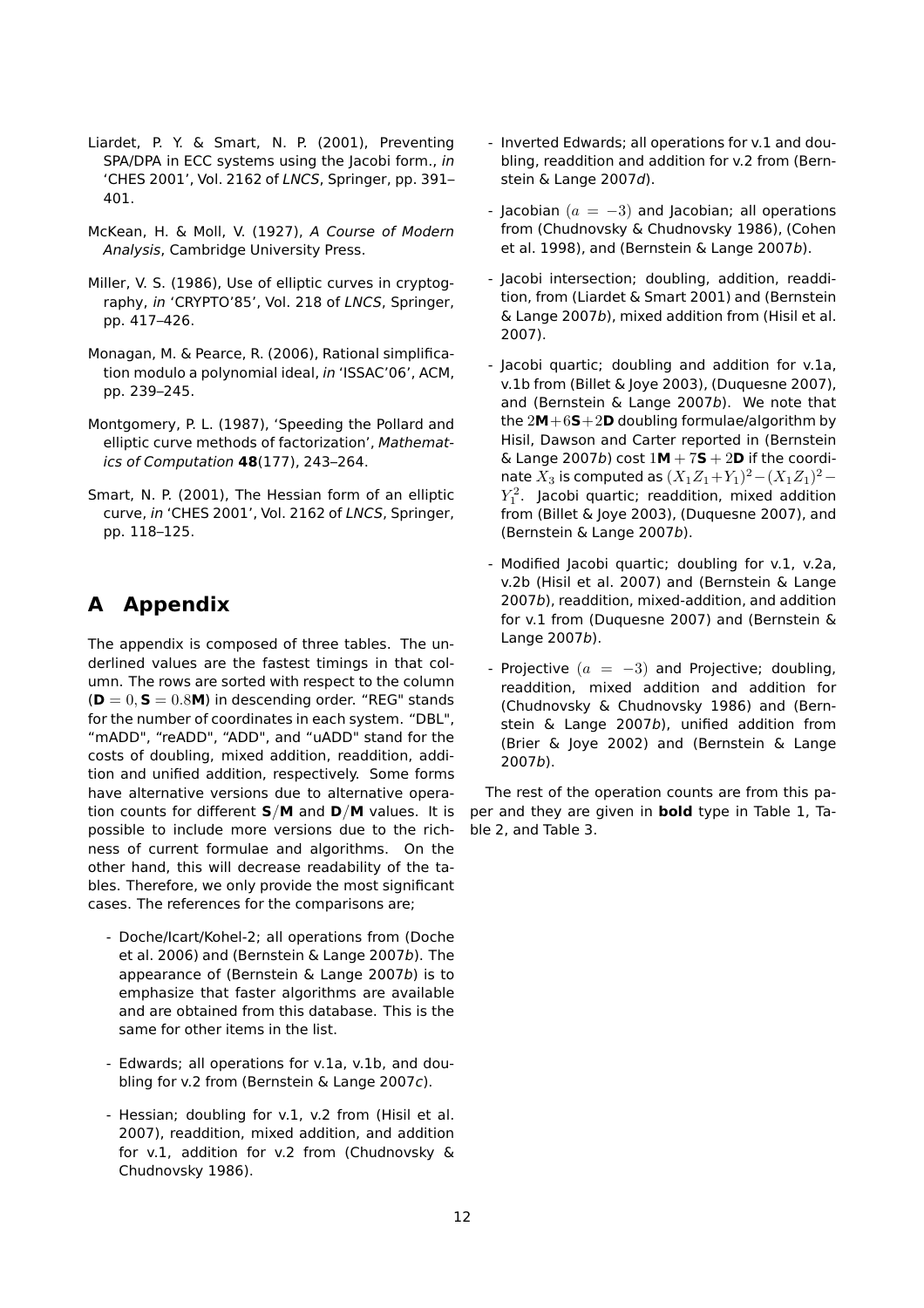Table 1: Point multiplication cost estimates (in **<sup>M</sup>**) per scalar bit of the scalar for "Non-adjacent form without precomputation" method. The underlined values are the fastest timing estimates in that column. The rows are sorted with respect to the column (**<sup>D</sup>** <sup>=</sup> <sup>0</sup>, **<sup>S</sup>** <sup>=</sup> <sup>0</sup>.8**M**) in descending order. The new operation counts are given in **bold**.

|                              |     |                | <b>DBL</b>     |                |                | <b>mADD</b>    |                | 1 DBL, 1 / 3 mADD per bit |                   |                    |                 |                      |                       |                  |                   |                    |  |  |
|------------------------------|-----|----------------|----------------|----------------|----------------|----------------|----------------|---------------------------|-------------------|--------------------|-----------------|----------------------|-----------------------|------------------|-------------------|--------------------|--|--|
| <b>System</b>                | REG | М              | <b>S</b>       | D              |                | M S            | D              | $D=M$<br>$S = M$          | $D=M$<br>$S=0.8M$ | $D=M$<br>$S=0.67M$ | $D=0.5M$<br>S=M | $D=0.5M$<br>$S=0.8M$ | $D=0.5M$<br>$S=0.67M$ | $D=0$<br>$S = M$ | $D=0$<br>$S=0.8M$ | $D=0$<br>$S=0.67M$ |  |  |
| Projective                   | 3   | 5              | 6              | $\overline{1}$ | 9              | 2              | $\overline{0}$ | 15.667                    | 14.333            | 13.467             | 15.167          | 13.833               | 12.967                | 14.667           | 13.333            | 12.467             |  |  |
| Projective (a=-3)            | 3   | $\overline{7}$ | 3              | 0              | 9              | 2              | $\mathbf 0$    | 13.667                    | 12.933            | 12.457             | 13.667          | 12.933               | 12.457                | 13.667           | 12.933            | 12.457             |  |  |
| Jacobi-quartic v.1a          | 3   | 1              | 9              | $\mathbf 0$    | $\overline{7}$ | 3              | $\mathbf{1}$   | 13.667                    | 11.667            | 10.367             | 13.500          | 11.500               | 10.200                | 13.333           | 11.333            | 10.033             |  |  |
| Hessian v.1                  | 3   | $\overline{7}$ |                | 0              | 10             | $\mathbf 0$    | $\Omega$       | 11.333                    | 11.133            | 11.003             | 11.333          | 11.133               | 11.003                | 11.333           | 11.133            | 11.003             |  |  |
| Hessian v.2                  | 3   | 3              | 6              | $\mathbf 0$    | 5              | 6              | $\bf{0}$       | 12.667                    | 11.067            | 10.027             | 12.667          | 11.067               | 10.027                | 12.667           | 11.067            | 10.027             |  |  |
| <b>Modified Hessian</b>      | 9   | 3              | 6              | 0              | 5              | 6              | 0              | 12.667                    | 11.067            | 10.027             | 12.667          | 11.067               | 10.027                | 12.667           | 11.067            | 10.027             |  |  |
| Jacobian                     | 3   | 1              | 8              | -1             | $\overline{7}$ | 4              | $\mathbf 0$    | 13.667                    | 11.800            | 10.587             | 13.167          | 11.300               | 10.087                | 12.667           | 10.800            | 9.587              |  |  |
| Jacobian (a=-3)              | 3   | 3              | 5              | $\mathbf 0$    | $\overline{7}$ | 4              | $\mathbf 0$    | 11.667                    | 10.400            | 9.577              | 11.667          | 10.400               | 9.577                 | 11.667           | 10.400            | 9.577              |  |  |
| Jacobi-intersection v.1      | 4   | 3              | 4              | $\mathbf 0$    | 10             | $\overline{2}$ | $\mathbf 1$    | 11.333                    | 10.400            | 9.793              | 11.167          | 10.233               | 9.627                 | 11.000           | 10.067            | 9.460              |  |  |
| Jacobi-quartic v.1b          | 3   | $\mathbf{1}$   | $\overline{7}$ | 2              | $\overline{7}$ | 3              | $\mathbf{1}$   | 13.667                    | 12.067            | 11.027             | 12.500          | 10.900               | 9.860                 | 11.333           | 9.733             | 8.693              |  |  |
| Doche/Icart/Kohel-2          | 4   | $\overline{2}$ | 5              | $\overline{2}$ | 8              | 4              | $\mathbf{1}$   | 13.333                    | 12.067            | 11.243             | 12.167          | 10.900               | 10.077                | 11.000           | 9.733             | 8.910              |  |  |
| Jacobi-intersection v.2      | 4   | $\mathbf{2}$   | 5              | 1              | 10             | 1              | $\mathbf{2}$   | 12.333                    | 11.267            | 10.573             | 11.500          | 10.433               | 9.740                 | 10.667           | 9.600             | 8.907              |  |  |
| Modified Jacobi-intersection | 6   | $\mathbf{2}$   | 5              | 1              | 10             | $\mathbf 1$    | $\mathbf{2}$   | 12.333                    | 11.267            | 10.573             | 11.500          | 10.433               | 9.740                 | 10.667           | 9.600             | 8.907              |  |  |
| Edwards v.1b                 | 3   | 3              | $\overline{4}$ | $\mathbf 0$    | 6              | 5              | $\mathbf{1}$   | 11.000                    | 9.867             | 9.130              | 10.833          | 9.700                | 8.963                 | 10.667           | 9.533             | 8.797              |  |  |
| Edwards v.1a                 | 3   | 3              | $\overline{4}$ | $\Omega$       | 9              | $\mathbf{1}$   | $\overline{1}$ | 10.667                    | 9.800             | 9.237              | 10.500          | 9.633                | 9.070                 | 10.333           | 9.467             | 8.903              |  |  |
| Modified Jacobi-quartic v.1  | 6   | 3              | 4              | $\mathbf 0$    | $\overline{7}$ | 3              | $\mathbf{1}$   | 10.667                    | 9.667             | 9.017              | 10.500          | 9.500                | 8.850                 | 10.333           | 9.333             | 8.683              |  |  |
| <b>Inverted Edwards v.2</b>  | 3   | 3              | 4              | -1             | 9              | $\bf{0}$       | 0              | 11.000                    | 10.200            | 9.680              | 10.500          | 9.700                | 9.180                 | 10.000           | 9.200             | 8.680              |  |  |
| Edwards v.2                  | 3   | 3              | 4              | $\mathbf 0$    | 9              | 0              | 0              | 10.000                    | 9.200             | 8.680              | 10.000          | 9.200                | 8.680                 | 10.000           | 9.200             | 8.680              |  |  |
| <b>Inverted Edwards v.1</b>  | 3   | 3              | $\overline{4}$ | -1             | 8              | 1              | $\mathbf 1$    | 11.333                    | 10.467            | 9.903              | 10.667          | 9.800                | 9.237                 | 10.000           | 9.133             | 8.570              |  |  |
| Modified Jacobi-quartic v.2a | 5   | 3              | 4              | $\mathbf 0$    | 6              | 3              | 1              | 10.333                    | 9.333             | 8.683              | 10.167          | 9.167                | 8.517                 | 10.000           | 9.000             | 8.350              |  |  |
| Modified Jacobi-quartic v.2b | 6   | 3              | 4              | $\mathbf 0$    | 6              | 3              | 1              | 10.333                    | 9.333             | 8.683              | 10.167          | 9.167                | 8.517                 | 10.000           | 9.000             | 8.350              |  |  |
| Modified Jacobi-quartic v.3a | 5   | $\mathbf{2}$   | 5              | 1              | 6              | 3              | 1              | 11.333                    | 10.133            | 9.353              | 10.667          | 9.467                | 8.687                 | 10.000           | 8.800             | 8.020              |  |  |
| Modified Jacobi-quartic v.3b | 6   | $\mathbf{2}$   | 5              | 1              | 6              | 3              | 1              | 11.333                    | 10.133            | 9.353              | 10.667          | 9.467                | 8.687                 | 10.000           | 8.800             | 8.020              |  |  |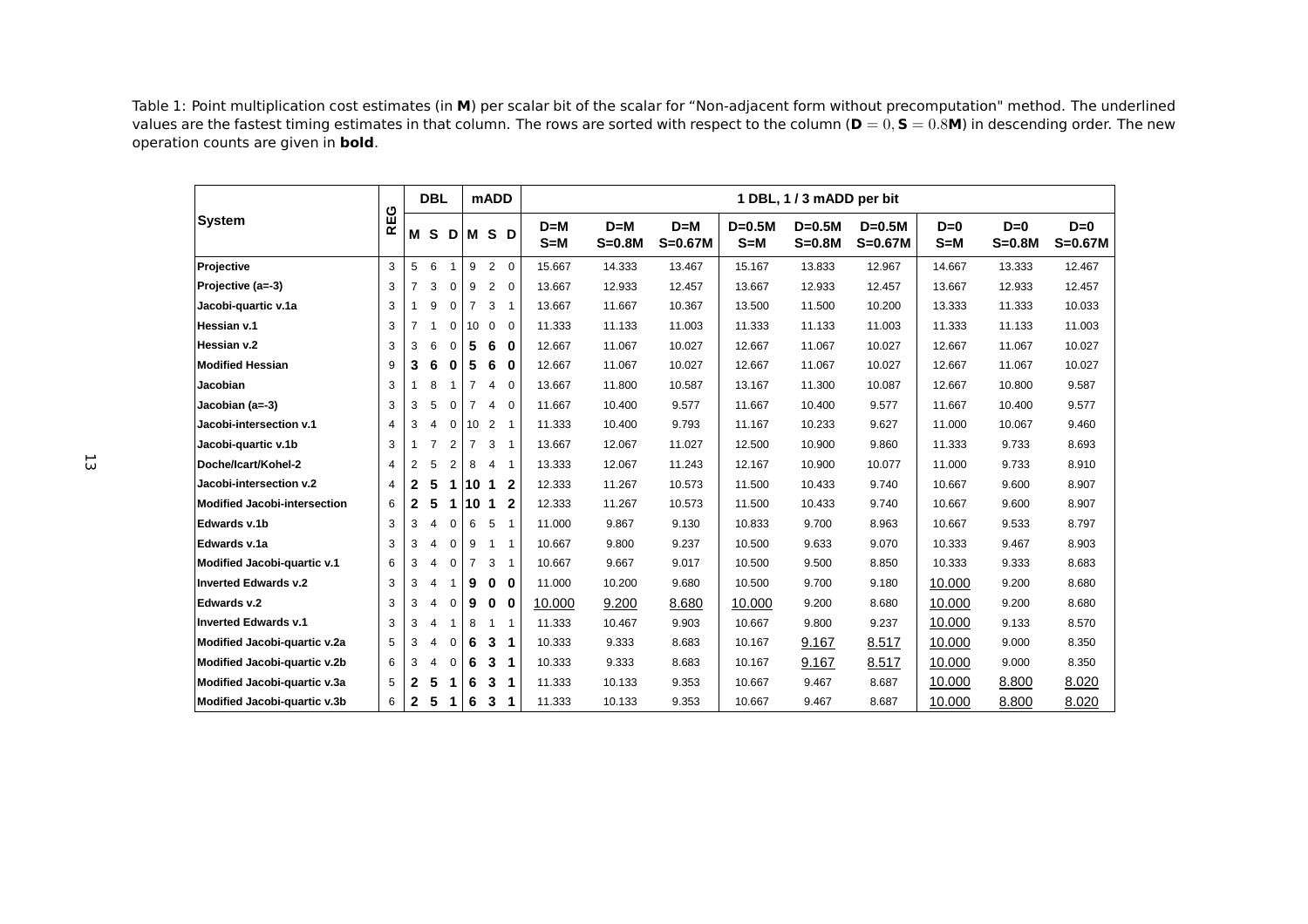Table 2: Point multiplication cost estimates (in **<sup>M</sup>**) per scalar bit of the scalar for "Signed 4-bit Sliding Windows" method with <sup>256</sup> bit scalars. The underlined values are the fastest timing estimates in that column. The rows are sorted with respect to the column (**<sup>D</sup>** <sup>=</sup> <sup>0</sup>, **<sup>S</sup>** <sup>=</sup> <sup>0</sup>.8**M**) in descending order. The new operation counts are given in **bold**.

| <b>DBL</b>                          |                |                |                |                |                 | reADD          |                | <b>mADD</b>     |                | <b>ADD</b>              |                 |                      | 0.98 DBL, 0.17 reADD, 0.025 mADD, 0.0035 ADD per bit |                  |                   |                    |                     |                      |                       |                  |                   |                    |
|-------------------------------------|----------------|----------------|----------------|----------------|-----------------|----------------|----------------|-----------------|----------------|-------------------------|-----------------|----------------------|------------------------------------------------------|------------------|-------------------|--------------------|---------------------|----------------------|-----------------------|------------------|-------------------|--------------------|
| <b>System</b>                       | <b>REG</b>     | М              | <b>S</b>       | D              |                 | M S            | D I            |                 |                | <b>MSD</b>              |                 | IM S D               |                                                      | $D=M$<br>$S = M$ | $D=M$<br>$S=0.8M$ | $D=M$<br>$S=0.67M$ | $D=0.5M$<br>$S = M$ | $D=0.5M$<br>$S=0.8M$ | $D=0.5M$<br>$S=0.67M$ | $D=0$<br>$S = M$ | $D=0$<br>$S=0.8M$ | $D=0$<br>$S=0.67M$ |
| Projective                          | 3              | 5              | 6              |                |                 | $12 \quad 2$   | $\mathbf{0}$   | 9               | 2              | $\mathbf 0$             |                 | $12 \quad 2 \quad 0$ |                                                      | 14.433           | 13.177            | 12.360             | 13.942              | 12.685               | 11.869                | 13.451           | 12.194            | 11.377             |
| Projective (a=-3)                   | 3              | $\overline{7}$ | 3              | $\mathbf 0$    | 12              | $\overline{2}$ | $\mathbf{0}$   | 9               | 2              | $\mathbf 0$             | 12              | 2                    | $\Omega$                                             | 12.468           | 11.801            | 11.368             | 12.468              | 11.801               | 11.368                | 12.468           | 11.801            | 11.368             |
| Jacobi-quartic v.1a                 | 3              |                | 9              | $\Omega$       | 8               | 3              | $\mathbf{1}$   | $\overline{7}$  | 3              | $\overline{\mathbf{1}}$ | 10 <sup>°</sup> | 3                    | -1                                                   | 12.136           | 10.251            | 9.026              | 12.039              | 10.154               | 8.929                 | 11.942           | 10.057            | 8.832              |
| Hessian v.1                         | 3              | 7              | $\overline{1}$ | 0              | 12 <sup>2</sup> | $\overline{0}$ | $\mathbf{0}$   | 10 <sup>°</sup> | $\overline{0}$ | $\mathbf{0}$            | 12              | $\mathbf{0}$         | $\Omega$                                             | 10.140           | 9.943             | 9.816              | 10.140              | 9.943                | 9.816                 | 10.140           | 9.943             | 9.816              |
| Jacobian                            | 3              |                | 8              |                | 10              | $\overline{4}$ | $\overline{0}$ | $\overline{7}$  | $\overline{4}$ | $\mathbf 0$             | 11              | 5                    | $\Omega$                                             | 12.475           | 10.748            | 9.624              | 11.984              | 10.256               | 9.133                 | 11.493           | 9.765             | 8.642              |
| Hessian v.2                         | 3              | 3              | 6              | $\Omega$       | 6               | 6              | $\bf{0}$       | 5               | 6              | 0                       | 12              | $\Omega$             | $\Omega$                                             | 11.147           | 9.739             | 8.824              | 11.147              | 9.739                | 8.824                 | 11.147           | 9.739             | 8.824              |
| <b>Modified Hessian</b>             | 9              | 3              | 6              | $\bf{0}$       | 6               | 6              | $\bf{0}$       | 5               | 6              | 0                       | 6               | 6                    | 0                                                    | 11.147           | 9.735             | 8.817              | 11.147              | 9.735                | 8.817                 | 11.147           | 9.735             | 8.817              |
| Jacobian (a=-3)                     | 3              | 3              | 5              | $\mathbf 0$    | 10              | $\overline{4}$ | $\overline{0}$ | $\overline{7}$  | $\overline{4}$ | $\mathbf 0$             | 11              | 5                    | $\overline{0}$                                       | 10.511           | 9.372             | 8.632              | 10.511              | 9.372                | 8.632                 | 10.511           | 9.372             | 8.632              |
| Doche/Icart/Kohel-2                 | $\overline{4}$ | 2              | 5              | 2              | 12 <sub>5</sub> |                | $\mathbf{1}$   | 8               | $\overline{4}$ | $\overline{1}$          | 12              | - 5                  |                                                      | 12.213           | 11.042            | 10.280             | 11.134              | 9.962                | 9.201                 | 10.054           | 8.883             | 8.121              |
| Jacobi-intersection v.1             | 4              | 3              | 4              | $\mathbf 0$    | 11              | $\overline{2}$ | -1             | 10 <sup>°</sup> | 2              | -1                      | 13              | 2 <sub>1</sub>       |                                                      | 9.577            | 8.714             | 8.152              | 9.480               | 8.617                | 8.055                 | 9.383            | 8.520             | 7.958              |
| Jacobi-quartic v.1b                 | 3              |                | $\overline{7}$ | $\overline{2}$ | 8               | 3              | -1             | $\overline{7}$  | 3              | -1                      | 10              | 3 1                  |                                                      | 12.136           | 10.644            | 9.675              | 11.057              | 9.565                | 8.595                 | 9.977            | 8.485             | 7.516              |
| Edwards v.1b                        | 3              | 3              | 4              | $\Omega$       | $\overline{7}$  | 5              | -1             | 6               | 5              | -1                      | $\overline{7}$  | 5                    | $\overline{1}$                                       | 9.376            | 8.396             | 7.759              | 9.279               | 8.299                | 7.662                 | 9.182            | 8.202             | 7.565              |
| Jacobi-intersection v.2             | $\overline{4}$ | $\mathbf{2}$   | 5              | 1.             | $111$           |                |                | 2 10 1          |                |                         |                 | 2 13 1               | -2                                                   | 10.560           | 9.539             | 8.875              | 9.874               | 8.853                | 8.189                 | 9.189            | 8.168             | 7.504              |
| Edwards v.1a                        | 3              | 3              | $\overline{a}$ | $\Omega$       | 10              | -1             | $\mathbf{1}$   | 9               | $\mathbf{1}$   | $\overline{\mathbf{1}}$ | 10              | -1                   | -1                                                   | 9.182            | 8.357             | 7.821              | 9.085               | 8.260                | 7.724                 | 8.988            | 8.163             | 7.627              |
| <b>Modified Jacobi-intersection</b> | 6              | 2              | 5              | 1              | 11              | $\overline{1}$ |                | 2110            | $\mathbf{1}$   | $\mathbf{2}$            | 11              | 1                    | 2                                                    | 10.553           | 9.531             | 8.868              | 9.867               | 8.846                | 8.182                 | 9.182            | 8.161             | 7.497              |
| Edwards v.2                         | 3              | 3              | $\overline{4}$ | $\Omega$       | 9               | $\overline{2}$ | $\bf{0}$       | 9               | 0              | $\mathbf 0$             | 11              | $\mathbf{0}$         | $\mathbf{0}$                                         | 8.963            | 8.111             | 7.557              | 8.963               | 8.111                | 7.557                 | 8.963            | 8.111             | 7.557              |
| Modified Jacobi-quartic v.1         | 6              | 3              | 4              | $\Omega$       | 8               | 3              | $\mathbf{1}$   | $\overline{7}$  | 3              | -1                      | 8               | 3                    | -1                                                   | 9.182            | 8.280             | 7.693              | 9.085               | 8.183                | 7.596                 | 8.988            | 8.085             | 7.499              |
| <b>Inverted Edwards v.2</b>         | 3              | 3              | 4              |                | 9               | -1             | -1             | 9               | 0              | 0                       | 9               | -1                   | $\overline{\phantom{a}}$                             | 9.946            | 9.126             | 8.593              | 9.370               | 8.550                | 8.017                 | 8.794            | 7.974             | 7.441              |
| <b>Inverted Edwards v.1</b>         | 3              | 3              | 4              |                | 9               | -1             | $\mathbf{1}$   | 8               | $\mathbf{1}$   | -1                      | 9               | -1                   | $\overline{\phantom{a}}$                             | 9.970            | 9.146             | 8.609              | 9.382               | 8.557                | 8.021                 | 8.794            | 7.969             | 7.433              |
| Modified Jacobi-quartic v.2a        | 5              | 3              | 4              | $\Omega$       | 7               | 3              | 1              | 6               | 3              | -1                      | 7               | 4                    | -1                                                   | 8.991            | 8.088             | 7.501              | 8.894               | 7.991                | 7.404                 | 8.797            | 7.894             | 7.307              |
| Modified Jacobi-quartic v.2b        | 6              | 3              | 4              | $\Omega$       | 7               | 3              | 1              | 6               | 3              | -1                      | 7               | 3                    | -1                                                   | 8.988            | 8.085             | 7.499              | 8.891               | 7.988                | 7.402                 | 8.794            | 7.891             | 7.305              |
| Modified Jacobi-quartic v.3a        | 5              | 2              | 5              |                | 7               | 3              |                | 6               | 3              | 1                       | 7               | 4                    | 1                                                    | 9.974            | 8.874             | 8.159              | 9.386               | 8.286                | 7.571                 | 8.797            | 7.698             | 6.983              |
| Modified Jacobi-quartic v.3b        | 6              | 2              | 5              | 1              | $\overline{7}$  | 3              | 1              | 6               | 3              | 1                       | $\overline{7}$  | 3                    | 1                                                    | 9.970            | 8.871             | 8.157              | 9.382               | 8.283                | 7.569                 | 8.794            | 7.695             | 6.981              |